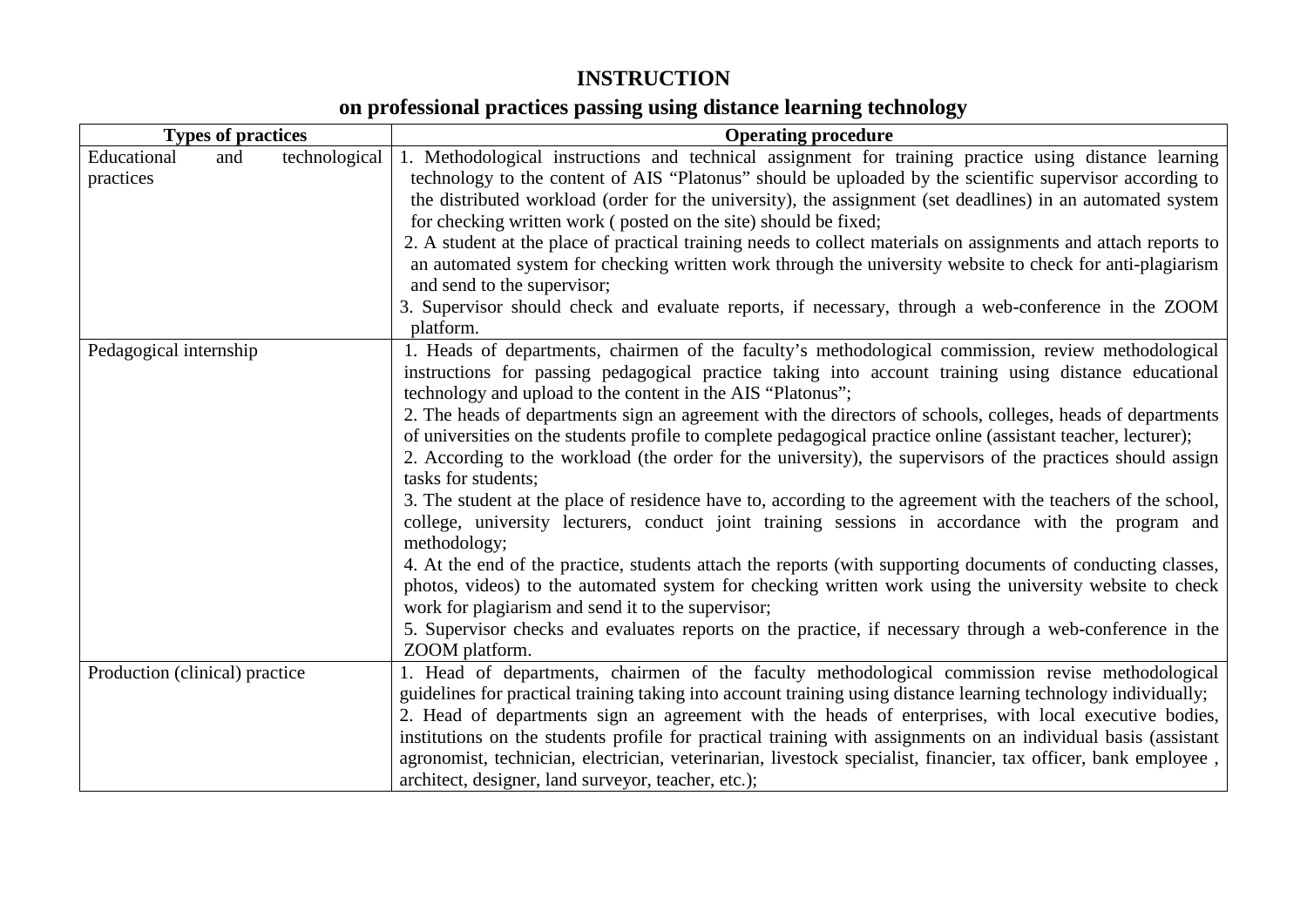|                                      | 3. According to the workload (order at the university), the supervisors of the practices should fix technical    |                |                                                                                                                 |                  |  |  |
|--------------------------------------|------------------------------------------------------------------------------------------------------------------|----------------|-----------------------------------------------------------------------------------------------------------------|------------------|--|--|
|                                      | assignments to students;                                                                                         |                |                                                                                                                 |                  |  |  |
|                                      | 4. The student at the practical training place, in agreement with the supervisors of the practice (tutors), must |                |                                                                                                                 |                  |  |  |
|                                      |                                                                                                                  |                | jointly perform duties as an assistant and collect material in accordance with the program and methodology;     |                  |  |  |
|                                      |                                                                                                                  |                |                                                                                                                 |                  |  |  |
|                                      |                                                                                                                  |                | 5. At the end of the practice, students attach the reports (with supporting documents for conducting classes,   |                  |  |  |
|                                      |                                                                                                                  |                | photos, videos) to the automated system for checking written work using the university website to check for     |                  |  |  |
|                                      | plagiarism and send it to the supervisor;                                                                        |                |                                                                                                                 |                  |  |  |
|                                      | 6. The supervisor check and provide feedback;                                                                    |                |                                                                                                                 |                  |  |  |
|                                      |                                                                                                                  |                | 7. The student will prepare a presentation material with a report to demonstrate the report through a web       |                  |  |  |
|                                      | conference in the ZOOM platform for the commission.                                                              |                |                                                                                                                 |                  |  |  |
| Externship                           |                                                                                                                  |                | 1. Head of departments, chairmen of the faculty methodological commission revise methodological                 |                  |  |  |
|                                      |                                                                                                                  |                | guidelines for practical training taking into account training using distance learning technology individually; |                  |  |  |
|                                      |                                                                                                                  |                | 2. Head of departments sign an agreement with the heads of enterprises, with local executive bodies,            |                  |  |  |
|                                      |                                                                                                                  |                | institutions on the students profile for practical training with assignments on an individual basis             |                  |  |  |
|                                      |                                                                                                                  |                | 3. The student, at the place of practice, must, in agreement with the supervisors of the practice (mentors),    |                  |  |  |
|                                      |                                                                                                                  |                | collect the missing material online, analyze, summarize the materials of the final work and prepare a thesis    |                  |  |  |
|                                      |                                                                                                                  |                | (project) according to the program and methodology for its implementation;                                      |                  |  |  |
|                                      |                                                                                                                  |                | 4. At the end of the practice, students attach the reports (with supporting documents for conducting classes,   |                  |  |  |
|                                      |                                                                                                                  |                | photos, videos) to the automated system for checking written work using the university website to check for     |                  |  |  |
|                                      | plagiarism and send it to the supervisor;                                                                        |                |                                                                                                                 |                  |  |  |
|                                      |                                                                                                                  |                | 5. The supervisor should check and provide feedback to the head of the department by e-mail (attach to the      |                  |  |  |
|                                      | verification system of written works);                                                                           |                |                                                                                                                 |                  |  |  |
|                                      |                                                                                                                  |                | 6. The student will prepare a presentation material with a report to demonstrate the report through a web       |                  |  |  |
|                                      | conference in the ZOOM platform for the commission.                                                              |                |                                                                                                                 |                  |  |  |
| Professional practice in the form of | Course name                                                                                                      | Educational    | Work algorithm                                                                                                  | Result           |  |  |
| online courses                       |                                                                                                                  | portal         |                                                                                                                 |                  |  |  |
|                                      | "Introduction to Digital                                                                                         |                | 1. The student is registered on the                                                                             |                  |  |  |
|                                      | Electronics"                                                                                                     |                | educational portal.                                                                                             |                  |  |  |
|                                      | "Metrology and electro-                                                                                          |                | 2. Selects the desired course.                                                                                  |                  |  |  |
|                                      | radio measurements"                                                                                              |                | 3. The student gets access to educational                                                                       |                  |  |  |
|                                      | "Wireless Wi-Fi                                                                                                  |                | material, practical tasks and control tasks.                                                                    |                  |  |  |
|                                      | networks"                                                                                                        |                | 4. The head of practice from the university                                                                     |                  |  |  |
|                                      |                                                                                                                  | https://www.in | provides<br>consultations<br>on                                                                                 | Getting a<br>the |  |  |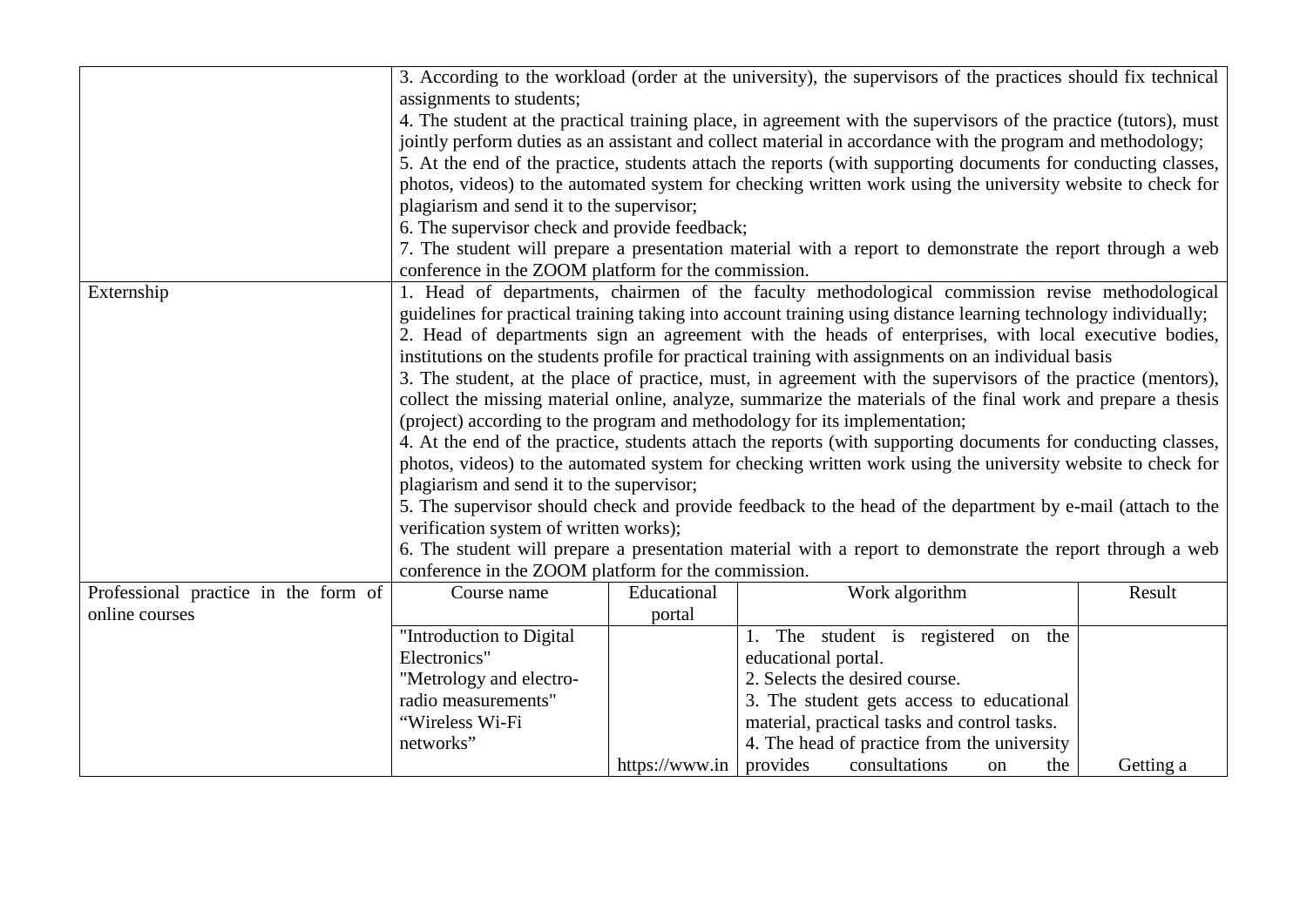| "Fundamentals of network<br>technologies".<br>Cisco networking<br>Academy | tuit.ru<br>https://www.n<br>etacad.com/ | implementation of practical tasks, and<br>prepares the student for passing the test.<br>5. The head of practice attaches the<br>materials to AIS "Platonus".<br>6. At the end of the course, the final test is<br>taken, in case of successful completion an<br>electronic certificate is given.<br>7. Based on the results of the practice, the<br>student draws up a report and attaches a<br>certificate.<br>8. Depending on the course, its complexity<br>and volume, the entire learning process can<br>be built on a distance basis. Materials are<br>always available distantly.<br>1. The student provides an email address to<br>register in the Cisco Academy.<br>2. The Cisco instructor (practice Manager)<br>assigns the student to the training course,<br>according to the program, forming a<br>training class.<br>3. The student receives an invitation by e-<br>mail to access the class: educational<br>material, practical tasks, laboratory work,<br>video materials and control tasks.<br>4. The instructor provides consultations on<br>practical and laboratory tasks, opens access<br>to the delivery of control tasks as the<br>course chapters will be completed. A<br>practical exam is also taken.<br>5. At the end of the course, the Final exam<br>is passed, and in case of successful<br>completion, an electronic certificate of the | certificate for the<br>completed course<br>(electronic<br>certificate)<br>Getting a<br>certificate for the<br>completed course<br><i>(electronic</i><br>certificate) |
|---------------------------------------------------------------------------|-----------------------------------------|------------------------------------------------------------------------------------------------------------------------------------------------------------------------------------------------------------------------------------------------------------------------------------------------------------------------------------------------------------------------------------------------------------------------------------------------------------------------------------------------------------------------------------------------------------------------------------------------------------------------------------------------------------------------------------------------------------------------------------------------------------------------------------------------------------------------------------------------------------------------------------------------------------------------------------------------------------------------------------------------------------------------------------------------------------------------------------------------------------------------------------------------------------------------------------------------------------------------------------------------------------------------------------------------------------------------------------------------------------------------|----------------------------------------------------------------------------------------------------------------------------------------------------------------------|
|                                                                           |                                         | Cisco Academy is given.                                                                                                                                                                                                                                                                                                                                                                                                                                                                                                                                                                                                                                                                                                                                                                                                                                                                                                                                                                                                                                                                                                                                                                                                                                                                                                                                                |                                                                                                                                                                      |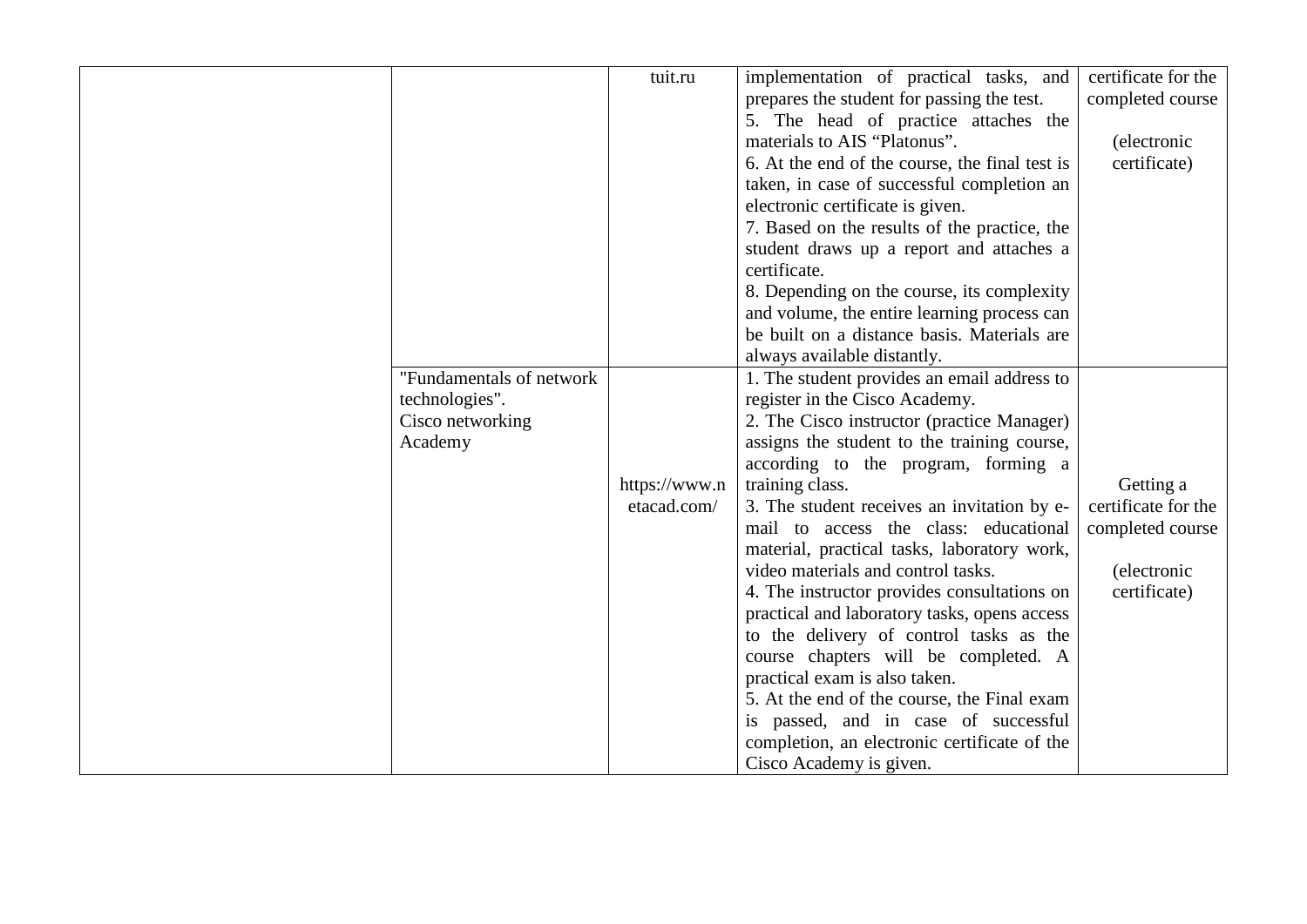|  | "Digital and analog"<br>electronics»<br>"Arduino for beginners»<br>«CAD system». |  | 6. Depending on the course, its complexity<br>and volume, the entire learning process can<br>be built on the distance principle. Materials<br>are always available distantly. To perform<br>laboratory work, you need to install<br>additional software from Cisco on your<br>personal computer. If necessary, the<br>training materials are supplemented with<br>video materials for in-depth study of the<br>material.<br>1. The lecturer provides students with<br>software.<br>2. Lecturer gives an assignment. Students<br>enter the "Platonus" system.<br>3. The student gets access to educational<br>material, practical tasks and control tasks<br>through the "Platonus" system.<br>4. The head of the practice from the<br>University provides consultations on the<br>implementation of practical tasks.<br>5. Based on the results of the practice, the<br>student prepares a report and demonstrates<br>it. | Getting a<br>certificate for the<br>completed course<br>(electronic<br>certificate) |
|--|----------------------------------------------------------------------------------|--|---------------------------------------------------------------------------------------------------------------------------------------------------------------------------------------------------------------------------------------------------------------------------------------------------------------------------------------------------------------------------------------------------------------------------------------------------------------------------------------------------------------------------------------------------------------------------------------------------------------------------------------------------------------------------------------------------------------------------------------------------------------------------------------------------------------------------------------------------------------------------------------------------------------------------|-------------------------------------------------------------------------------------|
|--|----------------------------------------------------------------------------------|--|---------------------------------------------------------------------------------------------------------------------------------------------------------------------------------------------------------------------------------------------------------------------------------------------------------------------------------------------------------------------------------------------------------------------------------------------------------------------------------------------------------------------------------------------------------------------------------------------------------------------------------------------------------------------------------------------------------------------------------------------------------------------------------------------------------------------------------------------------------------------------------------------------------------------------|-------------------------------------------------------------------------------------|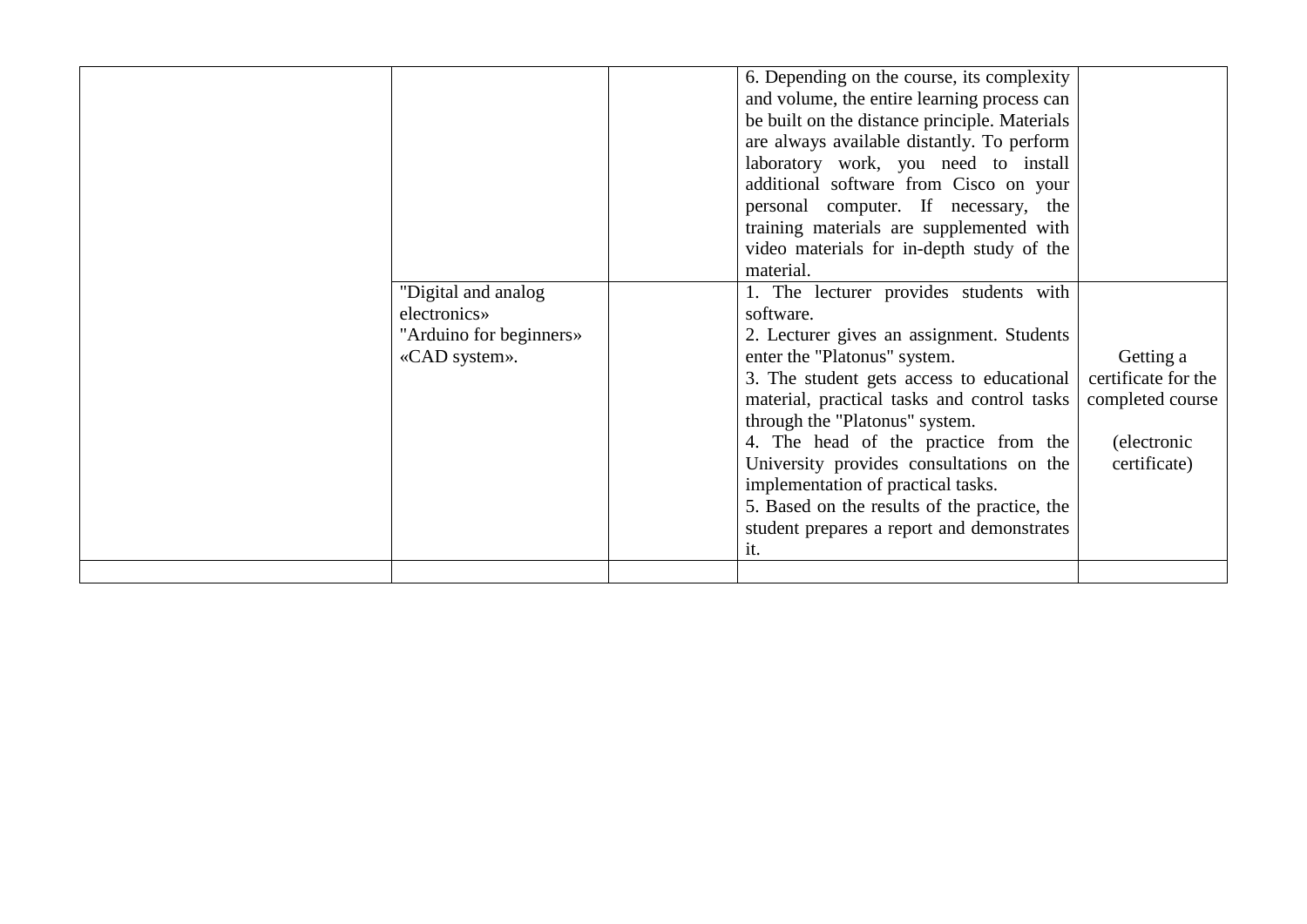| N <sub>2</sub> | Name of the EP           | <b>Faculty / Department</b> | <b>Number of</b>      | <b>Dates</b> | <b>Responsible for the practice</b> | <b>Note</b>              |  |  |
|----------------|--------------------------|-----------------------------|-----------------------|--------------|-------------------------------------|--------------------------|--|--|
|                | preparation direction    |                             | students              |              |                                     |                          |  |  |
|                | <b>Training practice</b> |                             |                       |              |                                     |                          |  |  |
|                | "Nature Management"      | Faculty of Agronomy /       | 90 (1 course $f/t$ )  | 11.05.2020-  | Bekpergenova Zh.B.                  |                          |  |  |
|                | and "Agroecology"        | Ecology                     |                       | 19.06.2020   |                                     |                          |  |  |
|                | "Nature Management"      | Faculty of Agronomy /       | $2(1 \text{ course})$ | 1.06.2020-   | Bekpergenova Zh.B.                  |                          |  |  |
|                | and "Agroecology"        | Ecology                     | $f/t)$ dist)          | 12.06.2020   |                                     |                          |  |  |
|                | Ecology                  | Faculty of Agronomy /       | 72(f/t)               | 01.06.2020   | Bekpergenova Zh.B.                  |                          |  |  |
|                |                          | Ecology                     |                       |              |                                     |                          |  |  |
|                |                          |                             |                       | 19.06.2020   |                                     |                          |  |  |
|                | "Phytosanitary safety"   | Faculty of Agronomy /       | 59                    | From         | Satekov E.Ya.                       | From 04/04/2020          |  |  |
|                |                          | Ecology "Biological         |                       | 13.04.2020   |                                     | in on-line mode          |  |  |
|                |                          | Sciences"                   |                       | up to        |                                     | until the end            |  |  |
|                |                          |                             |                       | 12.06.2020   |                                     |                          |  |  |
|                | "Phytosanitary safety"   | Faculty of Agronomy /       | 53                    | 20.04.2020   | Abdukerim R.Zh., Sertek M.N.,       | From 20/04/2020          |  |  |
|                |                          | Ecology "Protection and     |                       |              | Artemyeva A.A.                      | in on-line mode          |  |  |
|                |                          | Plant Quarantine"           |                       | 03.07.2020   |                                     | until the end            |  |  |
|                |                          |                             |                       |              |                                     |                          |  |  |
|                | "Agronomy"               | Agronomic / Agriculture     | 77                    | $11.05 -$    | Satekov E.Ya., Dzhaksylykova        |                          |  |  |
|                | Educational practice in  | and crop production         |                       | 19.06.2020   | A.K.                                |                          |  |  |
|                | the discipline "Botany"  |                             |                       |              |                                     |                          |  |  |
|                | "Agronomy"               | Agronomic / Agriculture     | 77                    | 29.06.-      | Zhumagulov I.I., Tleppaeva A.A.,    |                          |  |  |
|                | Educational practice in  | and crop production         |                       | 03.07.2020   | Mukhanov N.K.                       |                          |  |  |
|                | the discipline           |                             |                       |              |                                     |                          |  |  |
|                | "Agrometeorology"        |                             |                       |              |                                     |                          |  |  |
|                | Forestry                 | Agro / Forest Resources     | 78                    | 13.04.2020 - | Kopabaeva A.A.                      | <b>Forest Nursery</b>    |  |  |
|                | "Protective              | and Forestry                |                       | 12.06.2020   | Boranbai Zh.T.                      | Training                 |  |  |
|                | afforestation"<br>and    |                             |                       | 29.06.2020-  |                                     | <b>Forestry Training</b> |  |  |
|                | "Landscaping"            |                             |                       | 03.07.2020   |                                     | 2c                       |  |  |
|                | Forestry                 | Agro / Forest Resources     | 75                    | 13.04.2020-  | Aidarkhanova                        | G.S. Forest nursery      |  |  |
|                | "Protective"             | and Forestry                |                       | 01.05.2020   | Dzhaksylykova A.K.                  | training                 |  |  |

### **Schedule of professional practice in training using distance learning technology at the Agronomy Faculty (DET)**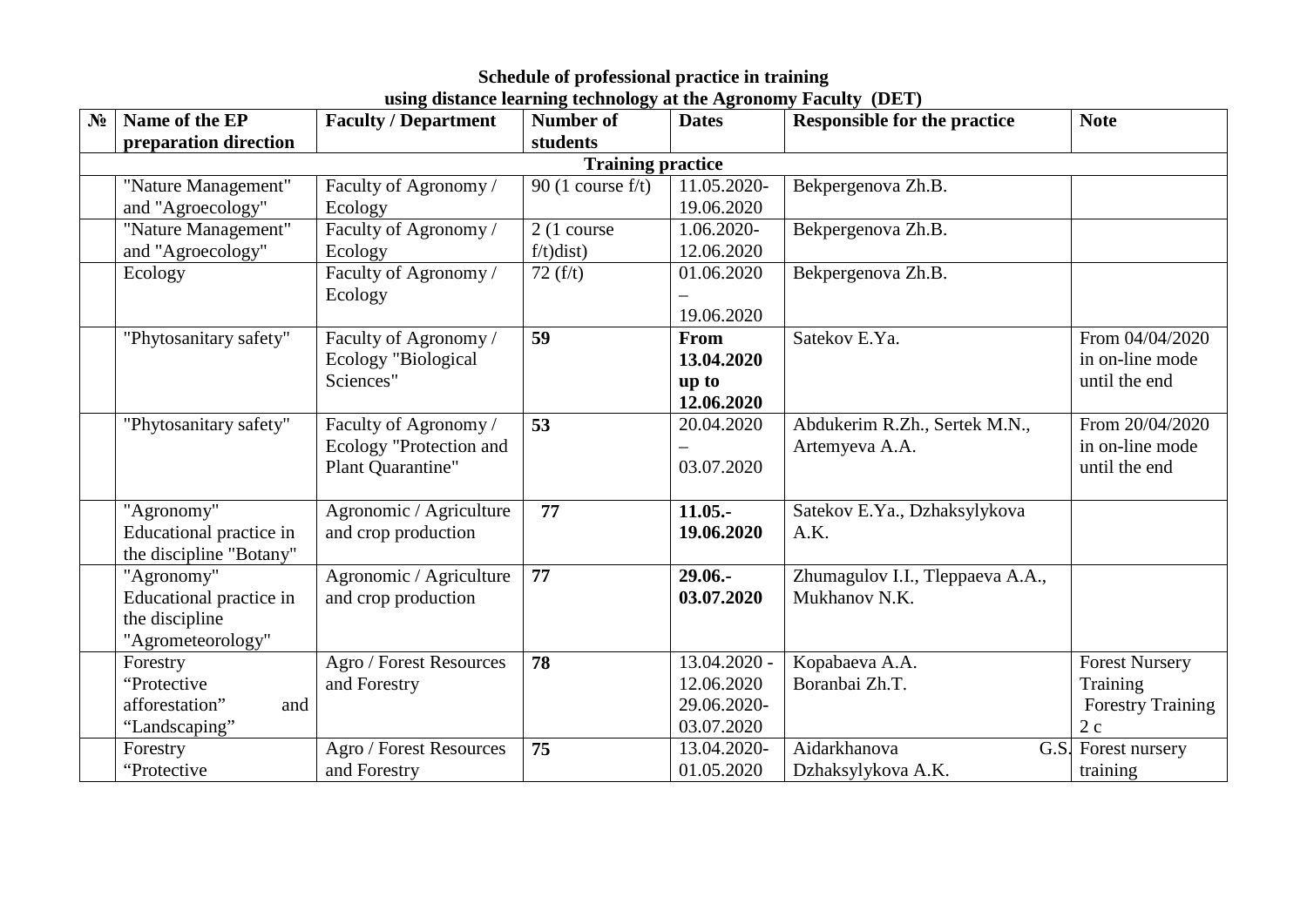| afforestation"<br>and     |                         |                               | 29.06.2020- |                                  | <b>Forestry Training</b>  |
|---------------------------|-------------------------|-------------------------------|-------------|----------------------------------|---------------------------|
| "Landscaping"             |                         |                               | 03.07.2020  |                                  | 2c                        |
| Forestry                  | Agro / Forest Resources | $\overline{75}$               | 04.05.2020- | Yesmurzaeva<br>A.K.              | Training practice         |
| "Protective               | and Forestry            |                               | 12.06.2020  | Kopabaeva<br>A.A.                | in dendrology             |
| afforestation"<br>and     |                         |                               |             | Maysupova<br>I.K                 |                           |
| "Landscaping"             |                         |                               |             | Abzhanov T.S.                    |                           |
| Forestry                  | Agro / Forest Resources | 12                            | $25.05 -$   | Kopabaeva A.A., Abzhanov T.S.    | Training practice         |
| "Protective               | and Forestry            |                               | 06.06.2020  |                                  | in dendrology             |
| afforestation"<br>and     |                         |                               |             |                                  | (correspondence 1         |
| "Landscaping"             |                         |                               |             |                                  | course)                   |
| Forestry                  | Agro / Forest Resources | 12                            | $08.06 -$   | Nursultanova A.A.                | Forestry and              |
| "Protective               | and Forestry            |                               | 20.06.2020  | Abzhanov T.S.                    | <b>Nursery Training</b>   |
| afforestation"<br>and     |                         |                               | 22.06-      |                                  | (correspondence 1         |
| "Landscaping"             |                         |                               | 04.07.2020  |                                  | course)                   |
|                           |                         |                               |             |                                  |                           |
| Forestry                  | Agro / Forest Resources | 12                            | $11.05 -$   | Dzhaksylykova A.K.               | <b>Training in Botany</b> |
| "Protective               | and Forestry            |                               | 23.05.2020  |                                  | 1 course                  |
| afforestation"<br>and     |                         |                               |             |                                  | correspondence            |
| "Landscaping"             |                         |                               |             |                                  |                           |
| Educational practice in   | Agronomic / Soil        | 13                            | 29.06.20-   | Dzhaksylykova A.K.               |                           |
| the discipline "Botany"   | Science and             |                               | 3.07.20 yy  |                                  |                           |
|                           | Agrochemistry           |                               |             |                                  |                           |
|                           |                         | <b>Technological practice</b> |             |                                  |                           |
| "Branch crop              | Agronomic/Agriculture   | 85                            | 13.04-      | Asylhanova R. Z., ZhaksylykovaA. |                           |
| production" and           | and crop production     |                               | 30.04.2020  | K.                               |                           |
| "selection and seed       |                         |                               |             |                                  |                           |
| production"               |                         |                               |             |                                  |                           |
| Technological practice    |                         |                               |             |                                  |                           |
| in the discipline " plant |                         |                               |             |                                  |                           |
| Physiology and            |                         |                               |             |                                  |                           |
| biochemistry»             |                         |                               |             |                                  |                           |
| "Industrial crop          | Agronomic/Agriculture   | 85                            | $4.05 -$    | Mamedalieva G. A., Isenov.G. K., |                           |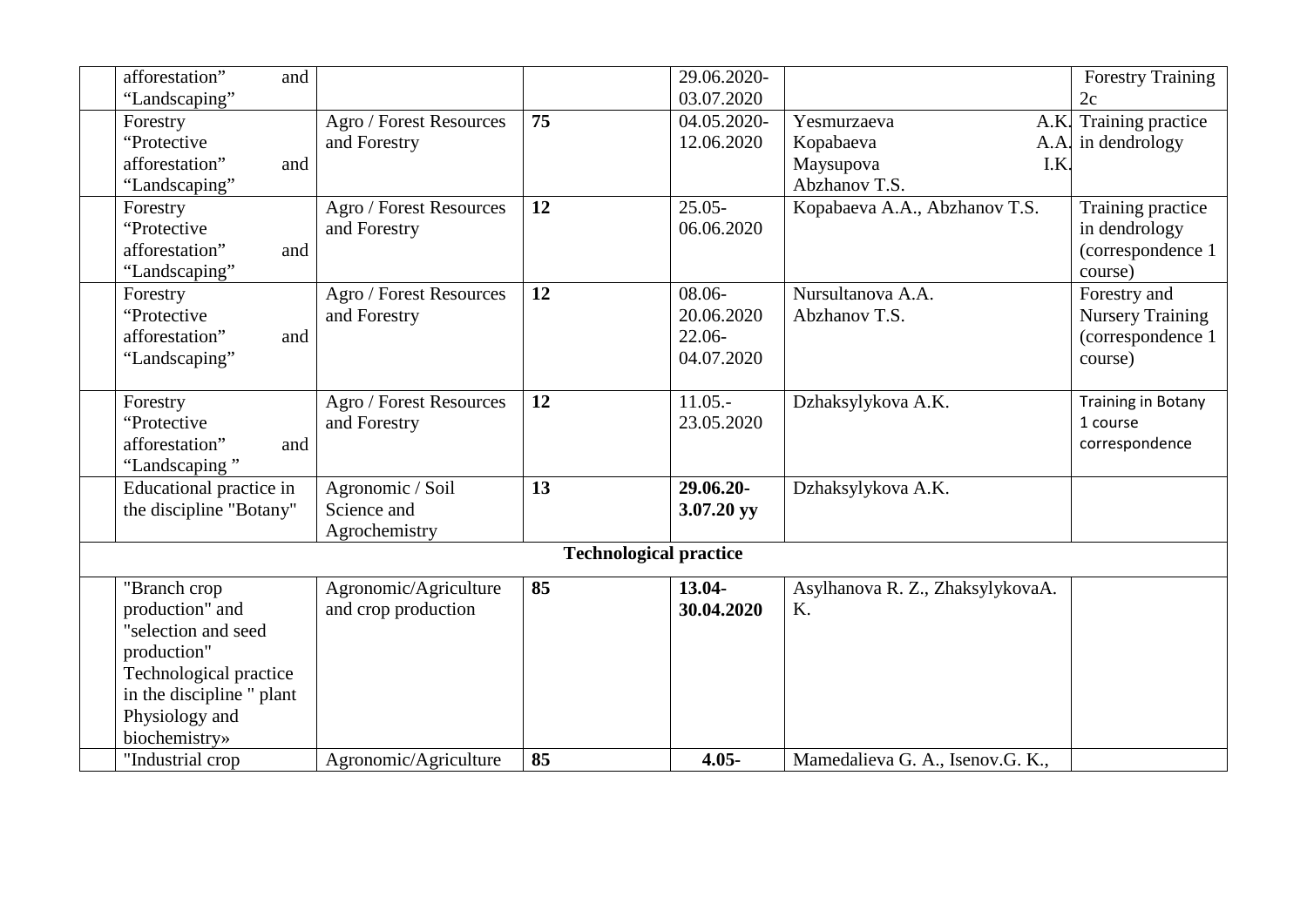| production" and<br>"selection and seed<br>production"<br>Technological practice<br>in the discipline "<br>machine Use in<br>agriculture»        | and crop production                                    |    | 19.06                    | AidarovaA. M.               |  |
|-------------------------------------------------------------------------------------------------------------------------------------------------|--------------------------------------------------------|----|--------------------------|-----------------------------|--|
| "Industrial crop<br>production" and<br>"selection and seed<br>production"<br>Technological practice<br>in the discipline "plant"<br>Protection» | Agronomic/Agriculture<br>and crop production           | 85 | $29.06 -$<br>10.07.2020  | Zhakyp D., Artemyev, A. A.  |  |
| Soil science and<br>Agrochemistry<br>Technological practice<br>in the discipline "soil<br>science»                                              | Agronomic/Agriculture<br>and crop production           | 85 | $13.07 -$<br>17.07.2020  | Zhumabek B., Kudashev A.    |  |
| Soil science and<br>Agrochemistry<br>Technological practice<br>in the discipline<br>"Agrochemistry»                                             | Agronomy/soil science<br>and agricultural<br>chemistry | 33 | $20.04 -$<br>8.05.2020   | SerikpaevaZh. K.            |  |
| Soil science and<br>Agrochemistry<br>Technological practice<br>in the discipline "<br>machine Use in<br>agriculture»                            | Agronomy/soil science<br>and agricultural<br>chemistry | 33 | 29.06-<br>10.07          | Aspau E. J. Nurzhanov A. K. |  |
| Soil science and<br>Agrochemistry<br>Technological practice                                                                                     | Agronomy/soil science<br>and agricultural<br>chemistry | 33 | $11.05. -$<br>27.05.2020 | Amantayev B. Zotova L. P    |  |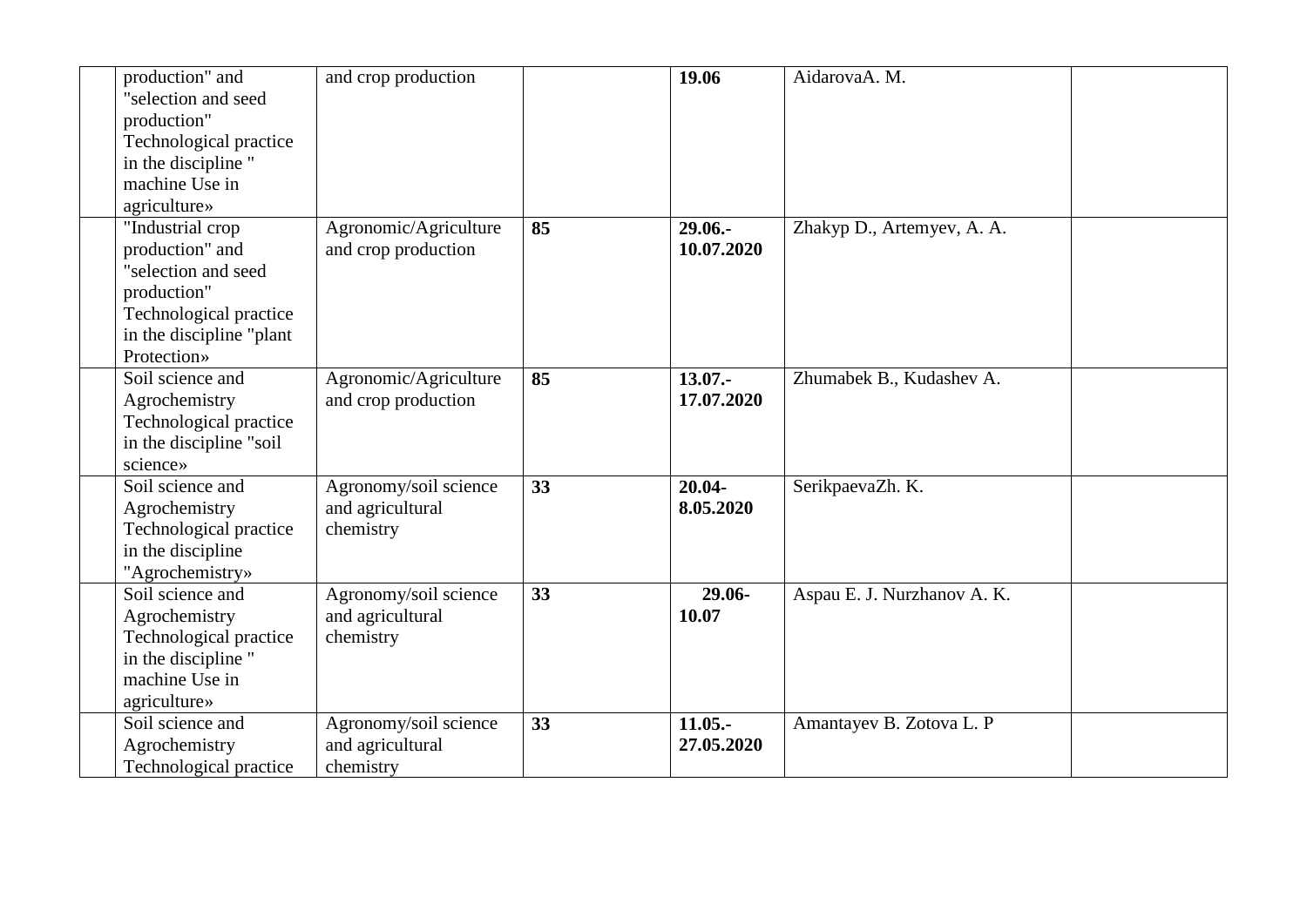| in the discipline "" crop  |                       |                             |             |                                   |                  |
|----------------------------|-----------------------|-----------------------------|-------------|-----------------------------------|------------------|
| Production»                |                       |                             |             |                                   |                  |
| Soil science and           | Agronomy/soil science | 33                          | $28.05. -$  | Kalabaev E. M., Tleppaeva A. A.   |                  |
| Agrochemistry              | and agricultural      |                             | 12.07.2020  |                                   |                  |
| Technological practice     | chemistry             |                             |             |                                   |                  |
| in the discipline "        |                       |                             |             |                                   |                  |
| Agriculture»               |                       |                             |             |                                   |                  |
|                            |                       | <b>Pedagogical practice</b> |             |                                   |                  |
|                            | Agro/forest resources | $\mathbf{1}$                | 10.02.2020- | Zh. T. Boranbay                   |                  |
| 8D083 - " forestry""       | and forestry          |                             | 13.03.2020  |                                   |                  |
| 6M080700 - " forest        | Agro/forest resources | 6                           | 17.02.2020- | Zh T. Boranbay                    |                  |
| resources and forestry""   | and forestry          |                             | 13.03.2020  |                                   |                  |
| M131 Master'sdegree 1      | Agronomy/soil science | $\overline{\mathbf{3}}$     | FromApril   | Nauanova A. P., Kenzhegulova S.   |                  |
| year                       | and agricultural      |                             | 13 toMay 1  | O., KashkarovA. A.                |                  |
|                            | chemistry             |                             |             |                                   |                  |
| <b>Production practice</b> |                       |                             |             |                                   |                  |
| "Phytosanitary security"   | "Plant protection and | 43                          | 18.05.2020  | Suleimenova Z. Sh.                | From 18.05.2020  |
|                            | quarantine»           |                             |             |                                   | in on-line mode  |
|                            |                       |                             | 17.07.2020  |                                   | until the end of |
|                            |                       |                             |             |                                   | the quarantine   |
| "Phytosanitary security"   |                       | $1$ (SEP)                   | 18.05.2020  | Suleimenova Z. Sh.                |                  |
|                            |                       |                             |             |                                   |                  |
|                            |                       |                             | 26.06.2020. |                                   |                  |
| "Phytosanitary security"   |                       | $\overline{2}$              | 11.05.2020  | Suleimenova Z. Sh.                | From 11.05.2020  |
|                            |                       | Correspondence-             |             |                                   | in on-line mode  |
|                            |                       | distance                    | 05.06.2020  |                                   |                  |
| Ecology                    | Faculty of            | 53 $(3 c f/t)$              | 18.05.2020  | Bekbergenova J. B.                |                  |
|                            | agronomy/Ecology      |                             |             |                                   |                  |
|                            |                       |                             | 19.06.2020  |                                   |                  |
| 5B080700 - " forest        | Agro/forest resources | 6                           | 06.04.2020- | SarsekovaD.N., Esmurzayeva A.     |                  |
| resources and forestry"»   | and forestry          |                             | 29.05.2020  | K., Buranbay Zh. T., Kurmangaliev |                  |
|                            |                       |                             |             | Zh. S., Materialov K.M.,          |                  |
|                            |                       |                             |             | Kazangapova N. B                  |                  |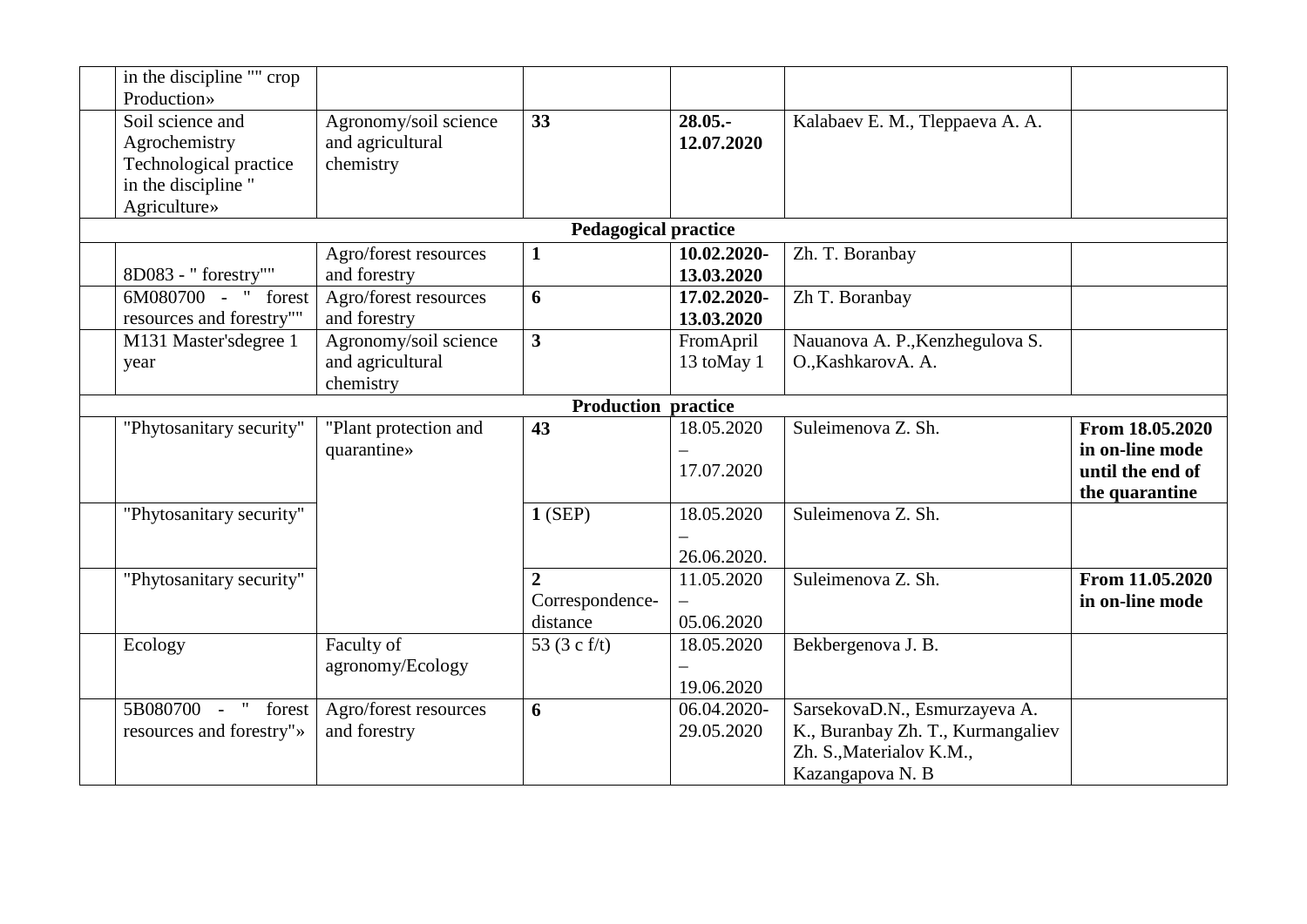| "Forest resources and             | Agro/forest resources                 | $\boldsymbol{2}$               | 06.04.2020-<br>29.05.2020 | SarsekovaD.N., Tumenbaeva A.R.                                      |  |
|-----------------------------------|---------------------------------------|--------------------------------|---------------------------|---------------------------------------------------------------------|--|
| forestry"»<br>"Protective         | and forestry                          | 43                             | $18.05 -$                 |                                                                     |  |
| Forestry<br>afforestation"<br>and | Agro/forest resources<br>and forestry |                                | 03.07.2020                | Sarsekova D.N., Maisupova I. K.,<br>Ospangaliev A. S., Buranbay Zh. |  |
| Landscape design and              |                                       |                                | $24.08 -$                 | T., Abzhanov T. S., Mazarzhanova                                    |  |
| gardening»                        |                                       |                                | 11.09.2020                | K.M., Buranbay Zh. T.,                                              |  |
|                                   |                                       |                                |                           | Kazangapova N.B.,                                                   |  |
|                                   |                                       |                                |                           | Kurmangaliev Zh. S., Tumenbaeva                                     |  |
|                                   |                                       |                                |                           | A. R., Esmurzayeva A. K., Ebel                                      |  |
|                                   |                                       |                                |                           | A.B., Obezinskaya A.B., Dudina                                      |  |
|                                   |                                       |                                |                           | N.N.                                                                |  |
| Soil science and                  | Agronomy/soil science                 | 28                             | $18.05 -$                 |                                                                     |  |
| Agrochemistry                     | and agricultural                      |                                | 17.06.2020                |                                                                     |  |
|                                   | chemistry                             |                                | $10.08 -$                 |                                                                     |  |
|                                   |                                       |                                | 13.09.2020                |                                                                     |  |
|                                   |                                       |                                |                           |                                                                     |  |
|                                   |                                       |                                |                           |                                                                     |  |
|                                   |                                       |                                |                           |                                                                     |  |
|                                   |                                       | <b>Pre-graduation practice</b> |                           |                                                                     |  |
| Ecology                           | <b>Faculty of Agronomy</b>            | 58 (4 kypc $o/o$ )             | 13.04.2020                | Bekbergenova Zh.B.                                                  |  |
|                                   | /Ecology                              |                                |                           |                                                                     |  |
|                                   |                                       |                                | 05.05.2020                |                                                                     |  |
| Nature management                 | Faculty of                            | 2 (4 kypc $3/0$ )              | $4.05.2020 -$             | Bekbergenova Zh.B.                                                  |  |
|                                   | Agronomy/Ecology                      |                                | 5.06.2020                 |                                                                     |  |
| "Agrotechnology" and              | Agronomic/Agriculture                 | 94                             | $27.04. -$                | Zotova L.P.                                                         |  |
| "Selection and seed               | and crop production                   |                                | 8.05.2020                 |                                                                     |  |
| production" pre-                  |                                       |                                |                           |                                                                     |  |
| Graduate practice for             |                                       |                                |                           |                                                                     |  |
| students of the specialty         |                                       |                                |                           |                                                                     |  |
| " agronomy»                       |                                       |                                |                           |                                                                     |  |
| Forestry "Protective              | Agro/forest resources                 | 33                             | $20.04. -$                | Sarsekova D.N., Kurmangaliev Zh.                                    |  |
| afforestation" and "              | and forestry                          |                                | 08.05.2020                | Kopbaeva A.A., Ospangaliev<br>S.                                    |  |
| Landscape design and              |                                       |                                |                           | T.S., Abzhanov T. S., Kazangapova                                   |  |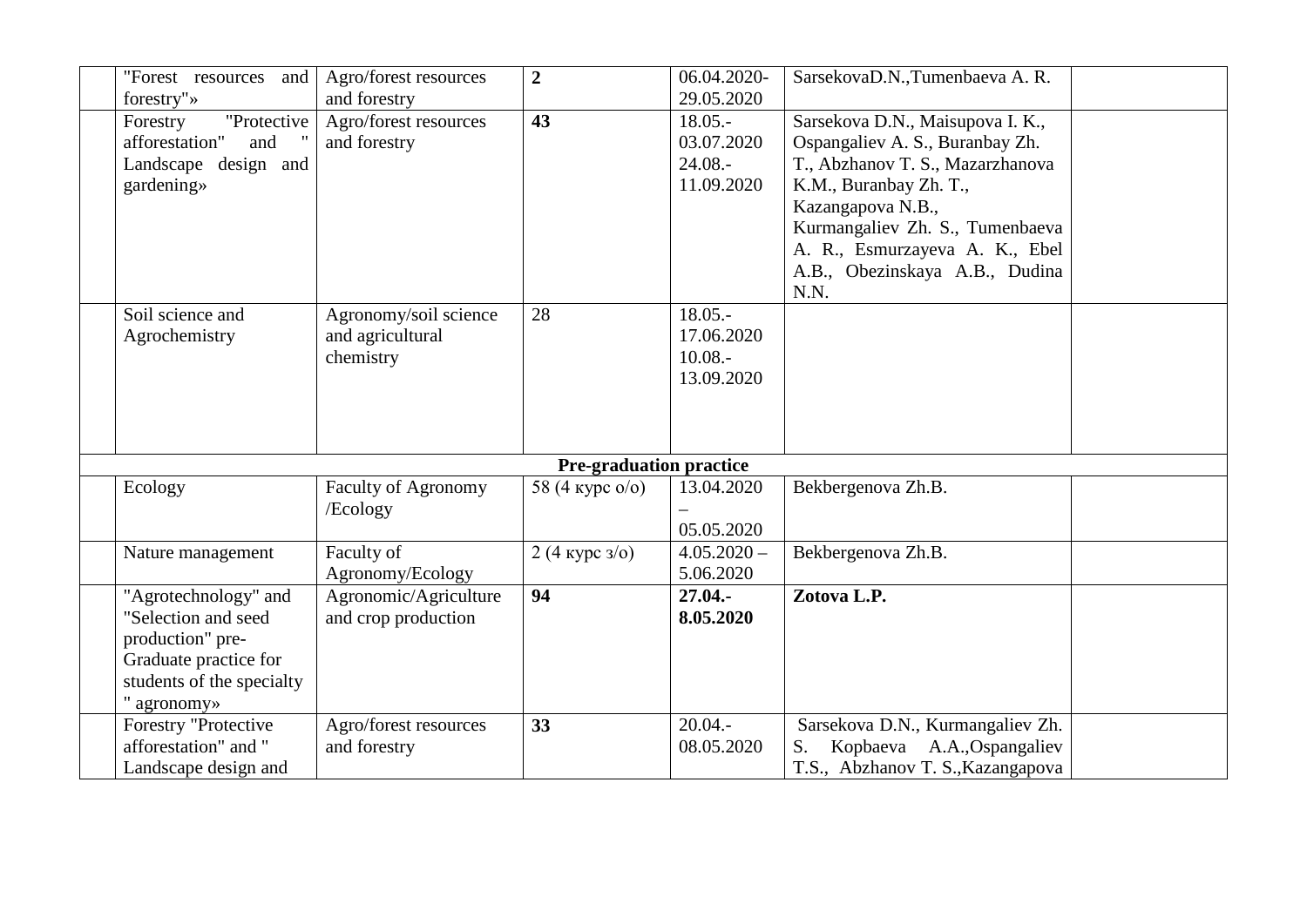| gardening»                                   |                                                  | <b>Research practice</b> |                                                     | $T_{\cdot,\cdot}$<br>N.<br>$B_{\cdot}$<br>Buranbay<br>Zh.<br>Mazarzhanova K.M., MaisupovaI.<br>K., Ebel A. V., OlesinskaE. V.,<br>Dudina N.N. |                                   |
|----------------------------------------------|--------------------------------------------------|--------------------------|-----------------------------------------------------|-----------------------------------------------------------------------------------------------------------------------------------------------|-----------------------------------|
| "Phytosanitary<br>monitoring"                | "Plant Protection and<br>Quarantine"             | 8                        | From 26.06.<br>up to<br>03.07.2020                  | Musynov K.M.                                                                                                                                  | From 26.062020<br>in on-line mode |
| "Phytosanitary<br>technologies"              |                                                  | $\overline{\mathbf{4}}$  | From 11.05.<br>up to 17.07.<br>2020                 | Musynov K.M.                                                                                                                                  | From 11.052020<br>in on-line mode |
| M133 - "Forestry"                            | Agro / Forest Resources<br>and Forestry          | 6                        | 06.04.2020-<br>08.05.2020                           | <b>DN Sarsekova</b><br>AK Esmurzaeva,<br>IK Maisupova<br>K.M. Mazarzhanova<br>ZhT Boranbay<br>AA Perzadaeva                                   |                                   |
| 8D083- "Forestry"                            | Agro / Forest Resources<br>and Forestry          | $\mathbf{1}$             | 06.04.2020-<br>19.06.2020                           | ZhT Boranbay                                                                                                                                  |                                   |
| 6D080700- "Forest<br>resources and forestry" | Agro / Forest Resources<br>and Forestry          | $\overline{2}$           | 18.05.2020-<br>10.07.2020                           | <b>DN</b> Sarsekova                                                                                                                           |                                   |
| "Crop Production"                            | Agronomic / Soil<br>Science and<br>Agrochemistry | $\overline{\mathbf{3}}$  | 18.05.2020-<br>19.06.2020<br>$3108. -$<br>9.10.2020 |                                                                                                                                               |                                   |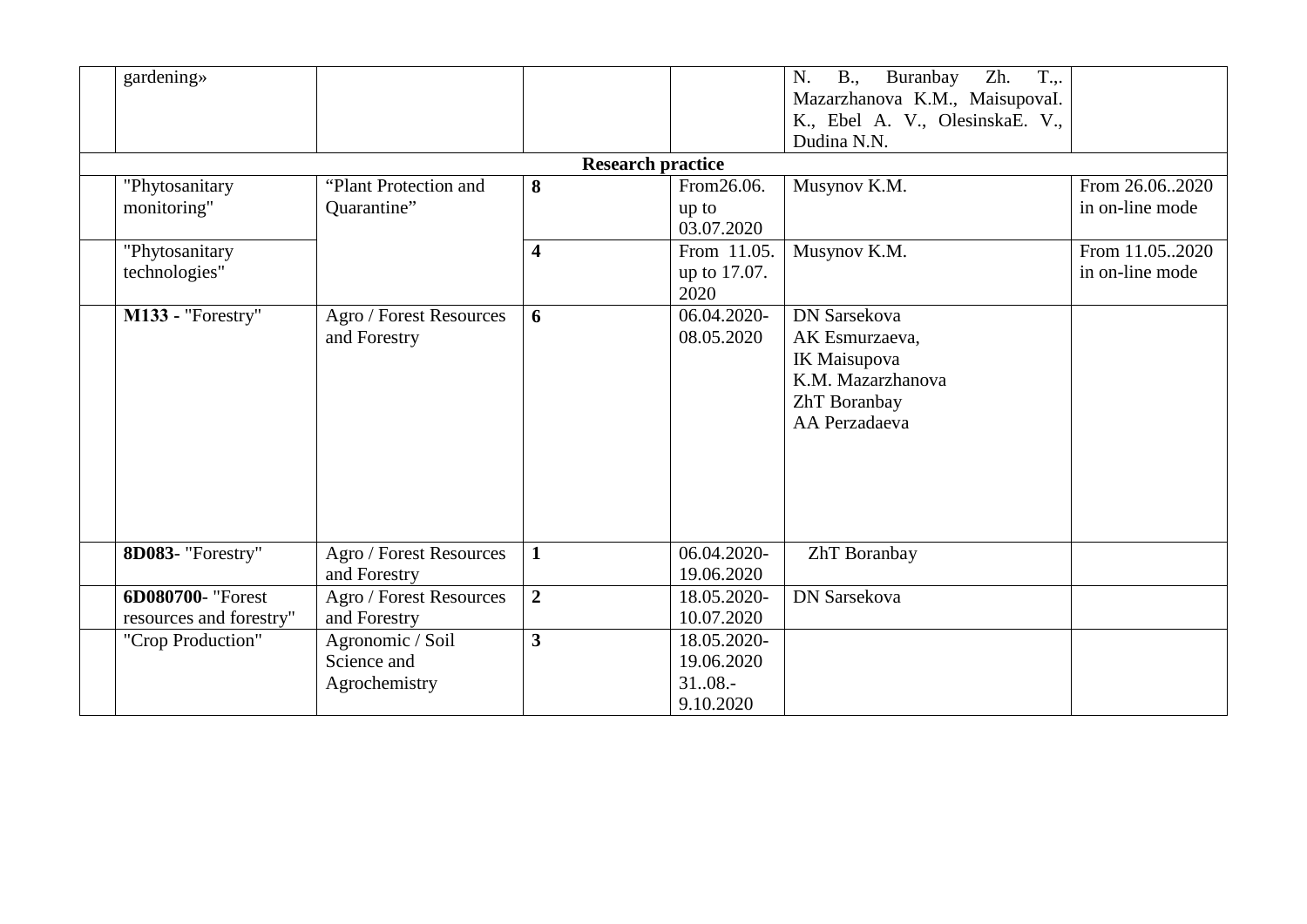#### **Schedule of professional practice in training using distance learning technology (DLT) at the Faculty of Economics**

| N <sub>2</sub> | The name of the direction of<br>preparation/EP/ | <b>Faculty / department</b> | <b>Number of</b><br>students                | The time<br>required | <b>Responsible for the</b><br>practice. FULL | <b>Note</b>          |
|----------------|-------------------------------------------------|-----------------------------|---------------------------------------------|----------------------|----------------------------------------------|----------------------|
|                |                                                 |                             |                                             |                      | <b>NAME</b>                                  |                      |
|                |                                                 |                             | <b>Training practices</b>                   |                      |                                              |                      |
|                | Accounting in the real sector of the            | Economy / accounting        | 91                                          | $08.06 -$            | Tokenova S. M.                               | Full-time bachelor's |
|                | economy                                         | and audit                   |                                             | 19.06.2020           |                                              | degree               |
|                | 5B050900 Finance                                | Economy / Finance           | 71                                          | 08.06.-19.06.2020    | Kasimbekova M. A                             | Full-time bachelor's |
|                |                                                 |                             |                                             |                      |                                              | degree               |
|                | Marketing in industries                         | Economy / Marketing         | 27                                          | $01.06 -$            | Hapova A.V.                                  | Full-time bachelor's |
|                |                                                 | and service                 |                                             | 12.06.2020           |                                              | degree               |
|                | Economics of modern business                    | Economy/Economy             | 30                                          | $01.06 -$            | Moldakhmetov A.                              | Full-time bachelor's |
|                |                                                 |                             |                                             | 12.06.2020           | A.                                           | degree               |
|                |                                                 |                             | <b>Scientific and Pedagogical Practices</b> |                      |                                              |                      |
|                | Accounting, audit and organization              | Economy / Accounting        | 9                                           | 06.04.               | Shaukerova Z.M                               | undergraduates       |
|                | management                                      | and Audit                   |                                             | 17.04.2020           |                                              |                      |
|                | SARUD Sustainable agriculture                   | Economy / Economics         | 14                                          | 08.06-19.06.2020     | Moldakhmetov A. A                            | master course        |
|                | and rural development                           |                             |                                             |                      |                                              |                      |
|                |                                                 |                             | work experience internship                  |                      |                                              |                      |
|                | Accounting in the real sector of the            | Economy / Accounting        | 25                                          | $06.04 -$            | Tokenova S.M.                                | Distance learning    |
|                | economy                                         | and Audit                   |                                             | 29.05.2020           |                                              | based on higher      |
|                |                                                 |                             |                                             |                      |                                              | education            |
|                | Marketing                                       | Economy / Marketing         |                                             | $06.04 -$            | Hapova A.V.                                  | Distance learning    |
|                |                                                 | and service                 |                                             | 29.05.2020           |                                              | based on higher      |
|                |                                                 |                             |                                             |                      |                                              | education            |
|                | 7M04101 «Agrarian                               | Economic/Management         | 5                                           | 06.04.2020-          | Ernazarova A. K.                             | master students      |
|                | management»                                     |                             |                                             | 08.05.2020           |                                              |                      |
|                | Business and management                         | Economy/Economy             | 10                                          | $06.04 -$            | Moldakhmetov A. A                            | master course        |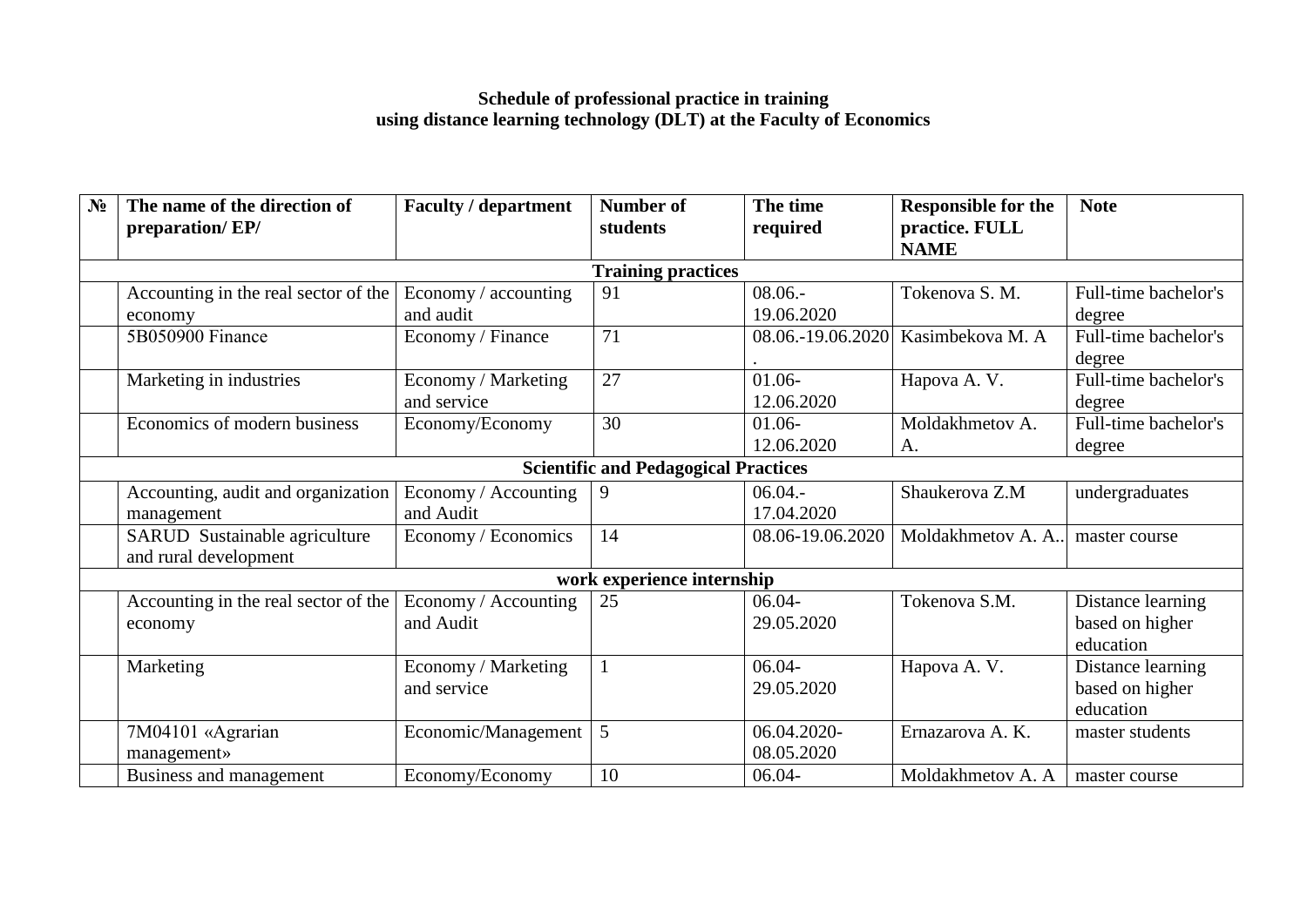|                           |                     |     | 08.05.2020  |                 |                 |  |  |  |
|---------------------------|---------------------|-----|-------------|-----------------|-----------------|--|--|--|
| <b>Research practice</b>  |                     |     |             |                 |                 |  |  |  |
| Marketing in the national | Economic, Marketing | 19) | $30.03 -$   | Hapova A.V.     | master students |  |  |  |
| economy                   | and service         |     | 08.05.2020  |                 |                 |  |  |  |
| $6M050700$ "Management"   | Economy $\sqrt{ }$  | 10  | 30.03.2020- | Ernazarova A. K | master students |  |  |  |
|                           | Management          |     | 22.05.2020  |                 |                 |  |  |  |

#### **Schedule of professional practice in training using distance learning technology (DLT) at the faculty of Land Management, Design and Architecture.**

| $N_2$          | The name of the         | <b>Faculty/Department</b>    | Number of | Required        | <b>Responsible for the</b> | <b>Notes</b>                             |
|----------------|-------------------------|------------------------------|-----------|-----------------|----------------------------|------------------------------------------|
|                | direction of            |                              | students  | time            | practice. FULL NAME        |                                          |
|                | preparation/EP/         |                              |           |                 |                            |                                          |
|                |                         | <b>Educational practices</b> |           |                 |                            |                                          |
|                | $073-19-10$             | Architecture Design          | 35        | $18.05. -$      | G.T.Utesheva.              | If the quarantine is extended, conduct   |
|                | Architecture.           | and                          |           | 29.05.2020 г.   |                            | all practices in on-line mode within the |
| $\overline{2}$ | 073-19-11               | Architecture Design          | 36        | $18.05. -$      | S.M.Baitenov               | established time frame.                  |
|                | Architecture.           | and                          |           | 29.05.2020 г.   |                            |                                          |
| 3              | $073 - 19 - 12$         | Architecture Design          | 30        | $18.05. -$      | S.Smagulov                 |                                          |
|                | Architecture.           | and                          |           | 29.05.2020 г.   |                            |                                          |
| $\overline{4}$ | $073 - 19 - 13$         | Architecture Design          | 30        | $18.05. -$      | D.Sidigaliev.              |                                          |
|                | Architecture.           | and                          |           | 29.05.2020 г.   |                            |                                          |
| 5              | 031-19-14               | Architecture Design          | 17        | $08.06. -$      | A.A.Amirbekova             |                                          |
|                | Design                  | and                          |           | 12.06.2020 г.   |                            |                                          |
| 6              | $031 - 19 - 15$         | Architecture Design          | 28        | $08.06. -$      | B.Kuzhimanov.              |                                          |
|                | Design                  | and                          |           | 12.06.2020 г.   |                            |                                          |
| $\overline{7}$ | 073-19-10 Architecture  | Architecture Design          | 35        | $01.06. -$      | G.A. Karabayeva            |                                          |
|                |                         | and                          |           | 12.06.2020 г.   |                            |                                          |
| 8              | 073-19-11 Architecture. | Architecture Design          | 36        | $01.06. -$      | M.SSembin                  |                                          |
|                |                         | and                          |           | 12.06.2020 г.   |                            |                                          |
| 9              | 073-19-12 Architecture. | Architecture Design          | 30        | $01.06. -$      | A.A.Amirbekova             |                                          |
|                |                         | and                          |           | $12.06.2020$ r. |                            |                                          |
| 10             | 073-19-13 Architecture. | Architecture Design          | 30        | $01.06. -$      | V.M.Andrishulik            |                                          |
|                |                         | and                          |           | 12.06.2020 г.   |                            |                                          |
| 11             | 420-18-12 Architecture  | Architecture Design          | 27        | $11.05. -$      | M.A.Mahkmutova             |                                          |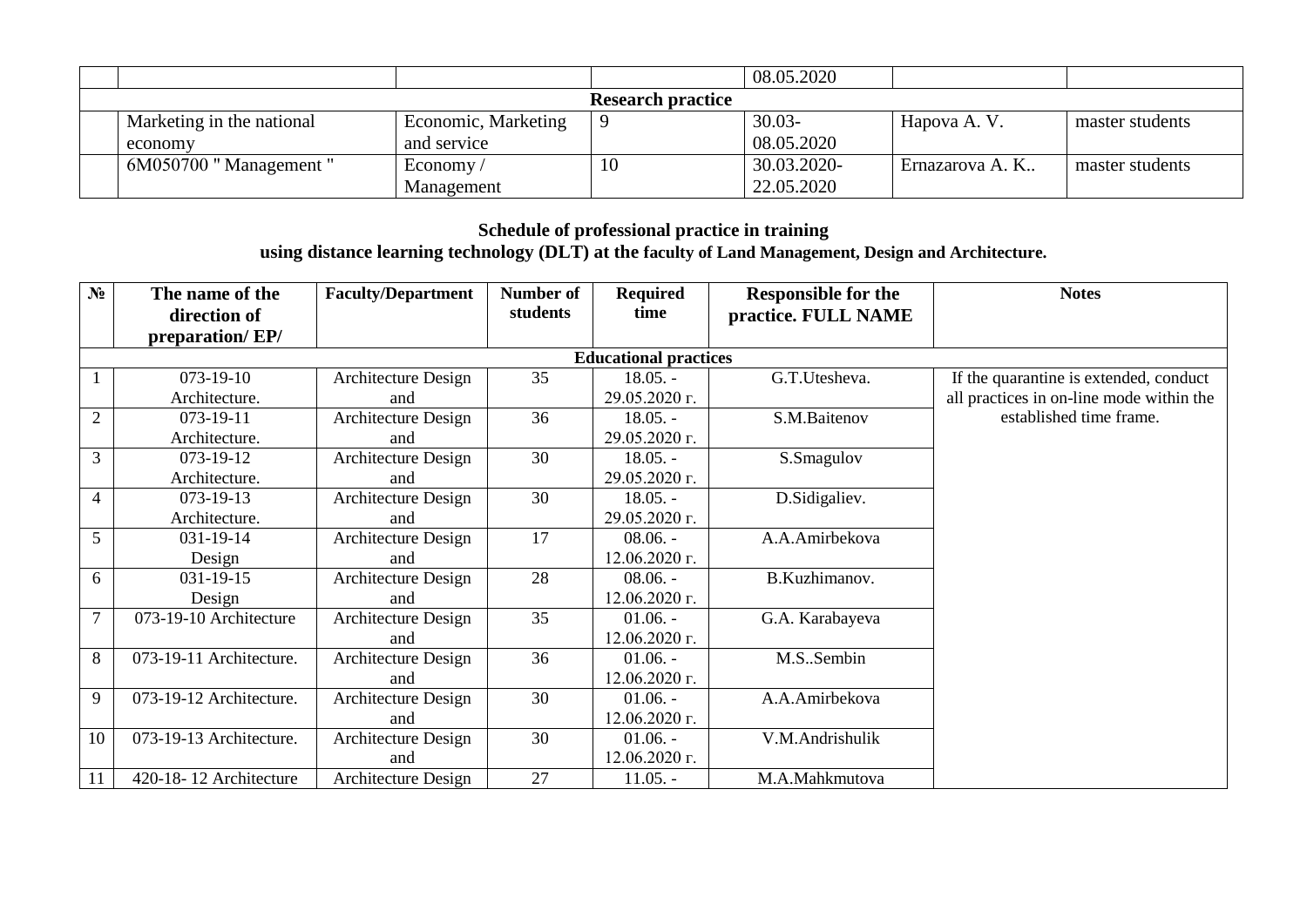|                |                          | and                        |                 | 12.06.2020 г.              |                   |                                          |
|----------------|--------------------------|----------------------------|-----------------|----------------------------|-------------------|------------------------------------------|
| 12             | 420-18-13 Architecture   | Architecture Design        | 25              | $11.05. -$                 | M.T. Kazangap.    |                                          |
|                |                          | and                        |                 | 12.06.2020 г.              |                   |                                          |
| 13             | 420-18-14 Architecture   | Architecture Design        | 32              | $11.05. -$                 | Sh.T.Abdikarimova |                                          |
|                |                          | and                        |                 | 12.06.2020 г.              |                   |                                          |
| 14             | 420-18-15 Architecture   | <b>Architecture Design</b> | $\overline{32}$ | $11.05. -$                 | S.L.Roev          |                                          |
|                |                          | and                        |                 | 12.06.2020 г.              |                   |                                          |
| 15             | 421-18-16 Дизайн         | Architecture Design        | 20              | $25.05. -$                 | Dz.B.Espenbetov   |                                          |
|                |                          | and                        |                 | 12.06.2020 г.              |                   |                                          |
| 16             | $421 - 18 - 17$          | <b>Architecture Design</b> | 27              | $25.05. -$                 | U.K.Dzanakhmetov. |                                          |
|                | Design                   | and                        |                 | 12.06.2020 г.              |                   |                                          |
| 17             | 420-17-01 Architecture.  | Architecture Design        | 26              | $11.05. -$                 | L.A.Abdrasilov.   |                                          |
|                |                          | and                        |                 | 12.06.2020 г.              |                   |                                          |
| 18             | 420-17-02 Architecture.  | Architecture Design        | $\overline{26}$ | $11.05. -$                 | A.S. Shartaev     |                                          |
|                |                          | and                        |                 | $12.06.2020$ $\Gamma$ .    |                   |                                          |
| 19             | 420-17-03 Architecture.  | <b>Architecture Design</b> | 29              | $11.05. -$                 | M.E.Gaetskaya     |                                          |
|                |                          | and                        |                 | 12.06.2020 г.              |                   |                                          |
|                |                          |                            |                 | <b>Production practice</b> |                   |                                          |
| $\mathbf{1}$   | 420-16-01 Architecture.  | Architecture Design        | 26              | $11.05. -$                 | Estaev T.B        | If the quarantine is extended, conduct   |
|                |                          | and                        |                 | 12.06.2020 г.              |                   | all practices in on-line mode within the |
| $\overline{2}$ | 420-16-02 Architecture.  | Architecture Design        | 26              | $11.05. -$                 | V.M.Andrishulik   | established time frame.                  |
|                |                          | and                        |                 | 12.06.2020 г.              |                   |                                          |
| 3              | 420-16-03 Architecture   | Architecture Design        | 28              | $11.05. -$                 | V.I.Lapteva       |                                          |
|                |                          | and                        |                 | 12.06.2020 г.              |                   |                                          |
| $\overline{4}$ | $421 - 16 - 04$          | Architecture Design        | 20              | $11.05. -$                 | A.S. Risaliev     |                                          |
|                | Design                   | and                        |                 | 12.06.2020 г.              |                   |                                          |
| 5              | 421-16-05 Design         | Architecture Design        | $\overline{23}$ | $11.05. -$                 | I.K.Ustinova      |                                          |
|                |                          | and                        |                 | 12.06.2020 г.              |                   |                                          |
|                |                          |                            |                 |                            |                   |                                          |
|                |                          |                            |                 |                            |                   |                                          |
|                |                          |                            |                 | <b>Research practice</b>   |                   |                                          |
|                | M 122-19-21 Architecture | Architecture Design        | 19              | $06.04. -$                 | A.Sh.Chikanaev    | If the quarantine is extended, conduct   |
|                |                          | and                        |                 | 08.05.2020 г.              |                   | all practices in on-line mode within the |
|                | M 134-19-02 Design       | Architecture Design        | $\overline{7}$  | $06.04. -$                 | A.S.Shartaev      | established time frame.                  |
|                |                          | and                        |                 | $08.05.2020$ г.            |                   |                                          |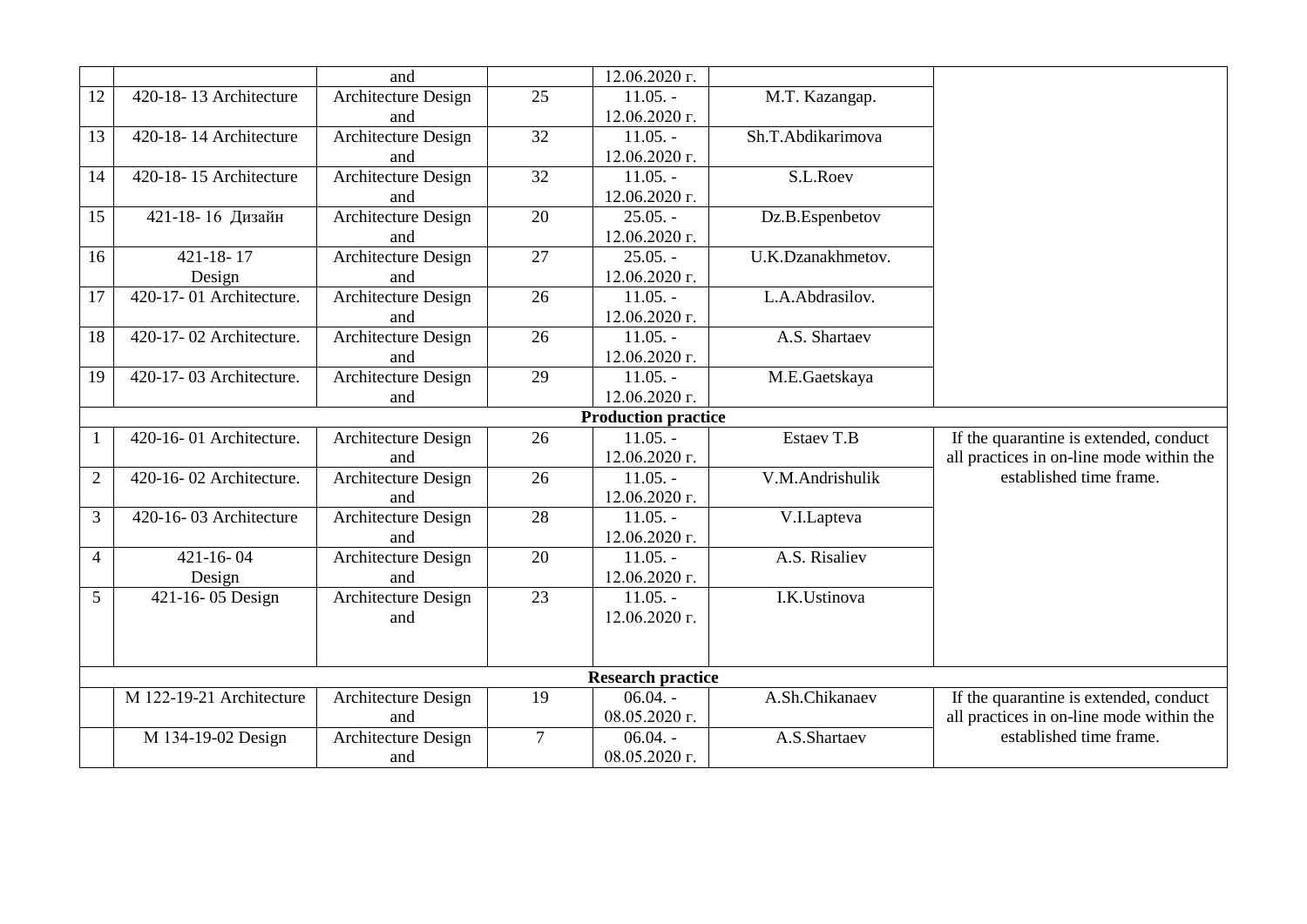#### **Schedule of professional practice in training using distance learning technology (DLT) at [Faculty of veterinary sciences & animal husbandry](http://kazatu.kz/en/faculties/faculty-of-veterinary-sciences-animal-husbandry/)**

| $N_2$ | The name of the direction of preparation/<br>EP/                                                                                                                                                                                                                                                  | <b>Faculty and</b><br><b>Departments</b> | <b>Number of</b><br>students | The time<br>required    | <b>Responsible for</b><br>the practice<br><b>Full Name</b> | <b>Note</b> |
|-------|---------------------------------------------------------------------------------------------------------------------------------------------------------------------------------------------------------------------------------------------------------------------------------------------------|------------------------------------------|------------------------------|-------------------------|------------------------------------------------------------|-------------|
|       | <b>Clinical practice</b>                                                                                                                                                                                                                                                                          |                                          |                              |                         |                                                            |             |
|       | VS&AHT<br>Geographical epizootology and infectious<br>diseases,<br>Parasitology and invasive diseases,<br>Veterinary Obstetrics and gynecology,<br>Veterinary surgery,<br>Internal non-communicable diseases                                                                                      | Vet.med.                                 | 117                          | $06.04 -$<br>08.05.2020 | Kamsaev K.M.                                               |             |
|       | Veterinary and sanitary control at the state<br>border and transport,<br>Veterinary and sanitary examination of<br>animal products,<br>Autopsy and forensic examination of<br>pathological anatomy,<br>First veterinary care,<br>Veterinary sanitation of meat and dairy<br>enterprise facilities | Vet.med.                                 | $76 + 1$ SEAP                | $04.05 -$<br>05.06.2020 | Kamsaev K.M.                                               |             |
|       |                                                                                                                                                                                                                                                                                                   |                                          | <b>Production practice</b>   |                         |                                                            |             |
|       | Cattle farming<br>Sheep breeding<br>Horse breeding<br>Pig breeding<br>Poultry                                                                                                                                                                                                                     | <b>TPLP</b>                              | 69                           | $30.03 -$<br>17.04.2020 | Kamsaev K.M.                                               |             |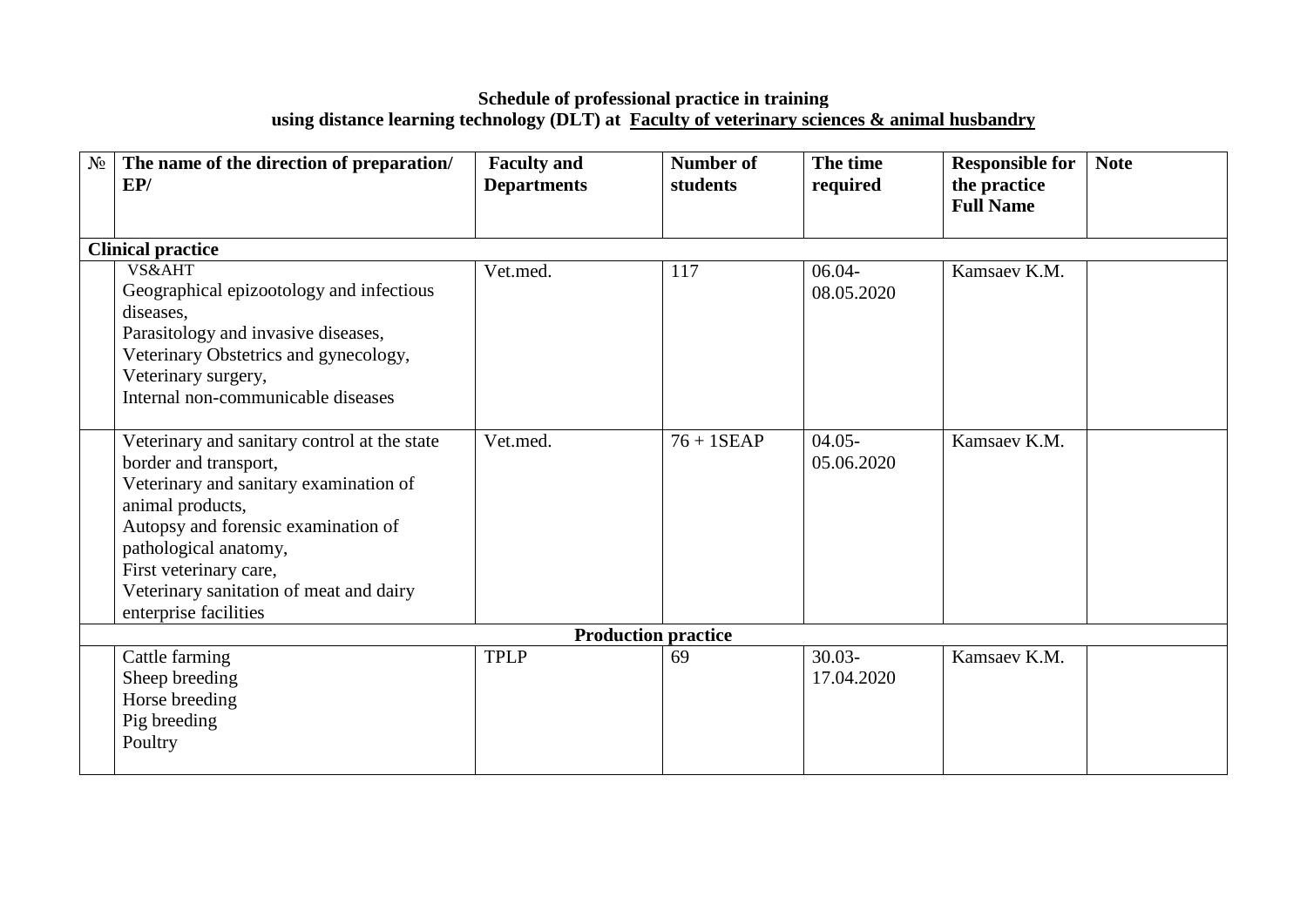|                  | <b>Externship</b> |    |            |              |  |
|------------------|-------------------|----|------------|--------------|--|
| Diploma managers | Vet.med.          | 67 | $30.03 -$  | Kamsaev K.M. |  |
|                  |                   |    | 03.04.2020 |              |  |
| Diploma managers | Vet.san.          | 62 | $30.03 -$  | Kamsaev K.M. |  |
|                  |                   |    | 03.04.2020 |              |  |
| Diploma managers | Biot.             | 74 | $20.04 -$  | Kamsaev K.M. |  |
|                  |                   |    | 25.05.2020 |              |  |
| Diploma managers | <b>TPLP</b>       | 69 | $20.04 -$  | Kamsaev K.M. |  |
|                  |                   |    | 01.05.2020 |              |  |
| Diploma managers | Fish              | 16 | $06.04 -$  | Kamsaev K.M. |  |
|                  |                   |    | 01.05.2020 |              |  |
| Diploma managers | Hunting           | 19 | 06.04-     | Kamsaev K.M. |  |
|                  |                   |    | 01.05.2020 |              |  |

#### **Schedule of professional practice in training using distance learning technology (DLT)**

| <b>Faculty of Energy.</b> |
|---------------------------|

| N <sub>2</sub> | Name of the direction of                                                       | <b>Faculty / Department</b> | Number of                  | <b>Dates</b>           | <b>Responsible for the</b> | <b>Note</b> |  |  |  |  |
|----------------|--------------------------------------------------------------------------------|-----------------------------|----------------------------|------------------------|----------------------------|-------------|--|--|--|--|
|                | preparation / OP                                                               |                             | students                   |                        | practice                   |             |  |  |  |  |
|                | Training practice M 100 Automation and control Management of technical systems |                             |                            |                        |                            |             |  |  |  |  |
|                | 5B071800 "Electrical power                                                     | Energy $/$                  | 177                        | 06-10.04.2020 $\Gamma$ | <b>AKHMETOVA S.O.</b>      |             |  |  |  |  |
|                | engineering"                                                                   | Power supply                |                            |                        | Sedelnikova Yu.A.          |             |  |  |  |  |
|                | <b>Production Practices</b>                                                    |                             |                            |                        |                            |             |  |  |  |  |
|                | 5B071800 "Electric power                                                       | Energy /                    | 126                        | 06-24.04.2020 $\Gamma$ | ZhUMAGAZINA M.O.           | 2 year      |  |  |  |  |
|                | engineering"                                                                   | Power supply                |                            |                        | Sedelnikova Yu.A.          |             |  |  |  |  |
|                | 5B071800 "Electric power                                                       | Energy /                    | 118                        | $06.04. -$             | BAYGUZOV G.ZH.             | 3 year      |  |  |  |  |
|                | engineering"                                                                   | Power supply                |                            | 08.05.2020 $\Gamma$    | AHMETOVA S.O.              |             |  |  |  |  |
|                |                                                                                |                             |                            |                        | Sedelnikova Yu.A.          |             |  |  |  |  |
|                |                                                                                |                             | <b>Production Practice</b> |                        |                            |             |  |  |  |  |
|                | 5B081200 - "Energy supply of                                                   | Energy / Operation of       | 30                         | 13.04.2020-            | Tleuzhanova D. T.          | 2 year      |  |  |  |  |
|                | agriculture"                                                                   | electrical equipment        |                            | 01.05.2020             | Kasyanova T.N.             |             |  |  |  |  |
| $\overline{2}$ | 5B081200 - "Energy supply of                                                   | Energy / Operation of       | 25                         | 13.04.2020-            | Tursunbaeva A.E.           | 3 year      |  |  |  |  |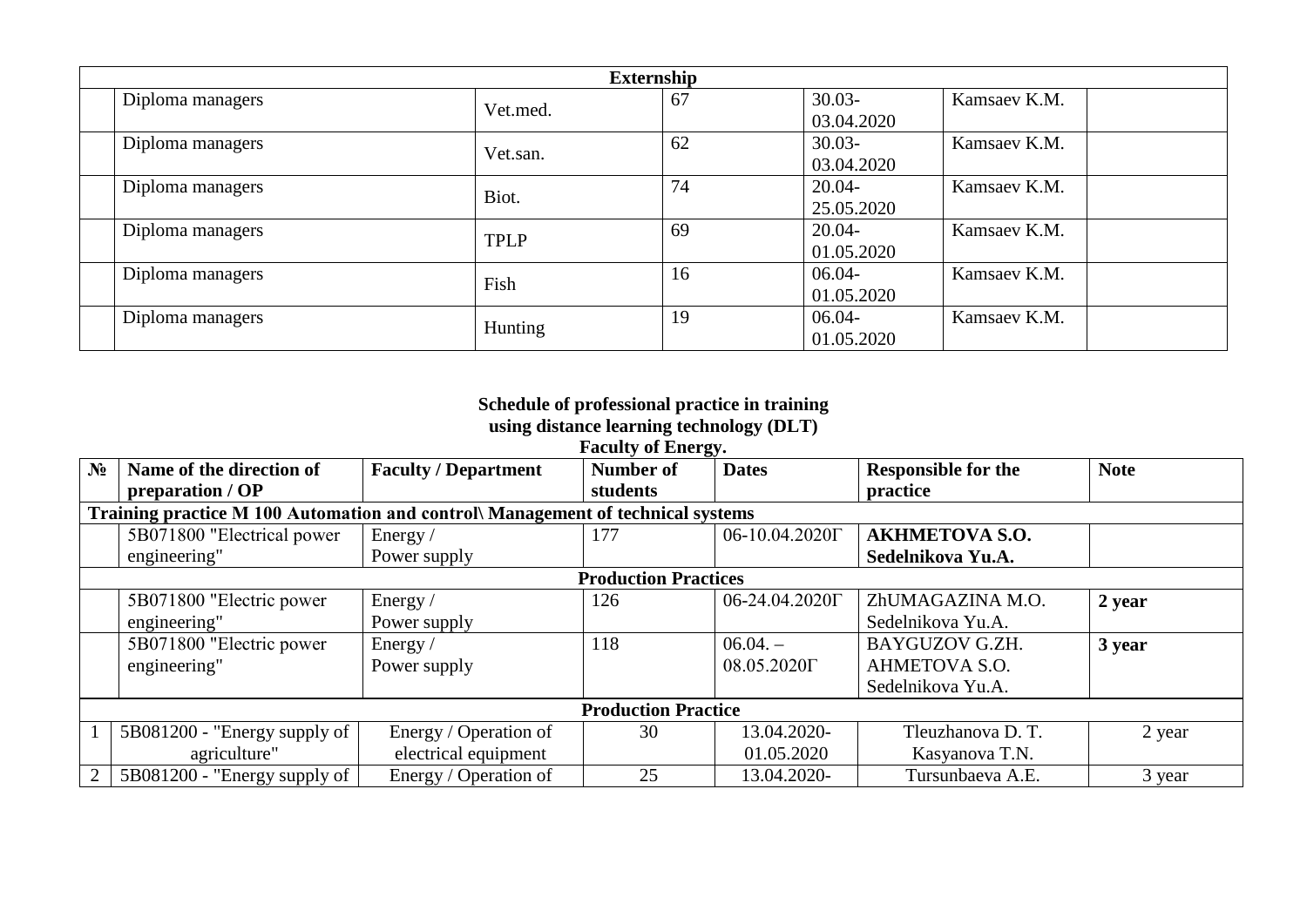|                | agriculture"                                                                          | electrical equipment                                                      |                            | 15.05.2020                | <b>Baltimov S.M</b>                                                                                                     |          |
|----------------|---------------------------------------------------------------------------------------|---------------------------------------------------------------------------|----------------------------|---------------------------|-------------------------------------------------------------------------------------------------------------------------|----------|
|                |                                                                                       |                                                                           | <b>Research practices</b>  |                           |                                                                                                                         |          |
| 3              | M 100 Automation and<br>control\ Management of<br>technical systems                   | Energy / Operation of<br>electrical equipment                             | 3                          | $13.04.20 -$<br>29.05.20  | Shukraliev M.A.<br>Isenov S.S.<br>Zhantlesova A.B.                                                                      | remotely |
| 4              | D 100 Automation and control<br>Management of technical<br>systems                    | Energy / Operation of<br>electrical equipment                             | $\mathbf{1}$               | $13.04.20 -$<br>15.05.20  | Sarsikeev E.Zh.                                                                                                         | remotely |
|                |                                                                                       |                                                                           | <b>Training practice</b>   |                           |                                                                                                                         |          |
|                | B059-Communications and<br>communication technology                                   | Energy /<br>Radio engineering,<br>electronics and<br>telecommunications   | 109                        | 13.04.2020-<br>17.04.2020 | Zharmakin B.K.<br>Tolegenova A. S.                                                                                      |          |
|                |                                                                                       |                                                                           | <b>Production Practice</b> |                           |                                                                                                                         |          |
| $\overline{2}$ | 5B071900 - "Radio<br>engineering, electronics and<br>telecommunications",<br>2 course | Energy $/$<br>Radio engineering,<br>electronics and<br>telecommunications | 112                        | 13.04.2020-<br>1.05.2020  | Soboleva L.A. Kismanova<br>A.A.<br>Uskenbaev D.E.<br>Nauryz K. Zh.<br>Zholdongarova G.I.<br>Kasimova G. D.              |          |
| 3              | 5B071900 - "Radio<br>engineering, electronics and<br>telecommunications",<br>3 course | Energy /<br>Radio engineering,<br>electronics and<br>telecommunications   | 96                         | 13.04.2020-<br>15.05.2020 | Zholdongarova<br>G.I.Tolegenova A.<br>S.Aytzhanova N.<br>T.Khamzina B. E.Mirmanov<br>A. B.Soboleva<br>L.A.Kasimova G.D. |          |
|                | 5B071900 - "Radio<br>engineering, electronics and<br>telecommunications",<br>2 course | Energy /<br>Radio engineering,<br>electronics and<br>telecommunications   | 25                         | 04.05.2020-<br>05.06.2020 | Tolegenova A.<br>S.Yesentaeva A.K.                                                                                      |          |
|                |                                                                                       |                                                                           | <b>Research practice</b>   |                           |                                                                                                                         |          |
| $\overline{4}$ | M096 - "Communications<br>and Communication                                           | Energy/<br>Radio engineering,                                             | 23                         | 18.05.2020<br>12.06.2020  | Sadykov A.A.                                                                                                            |          |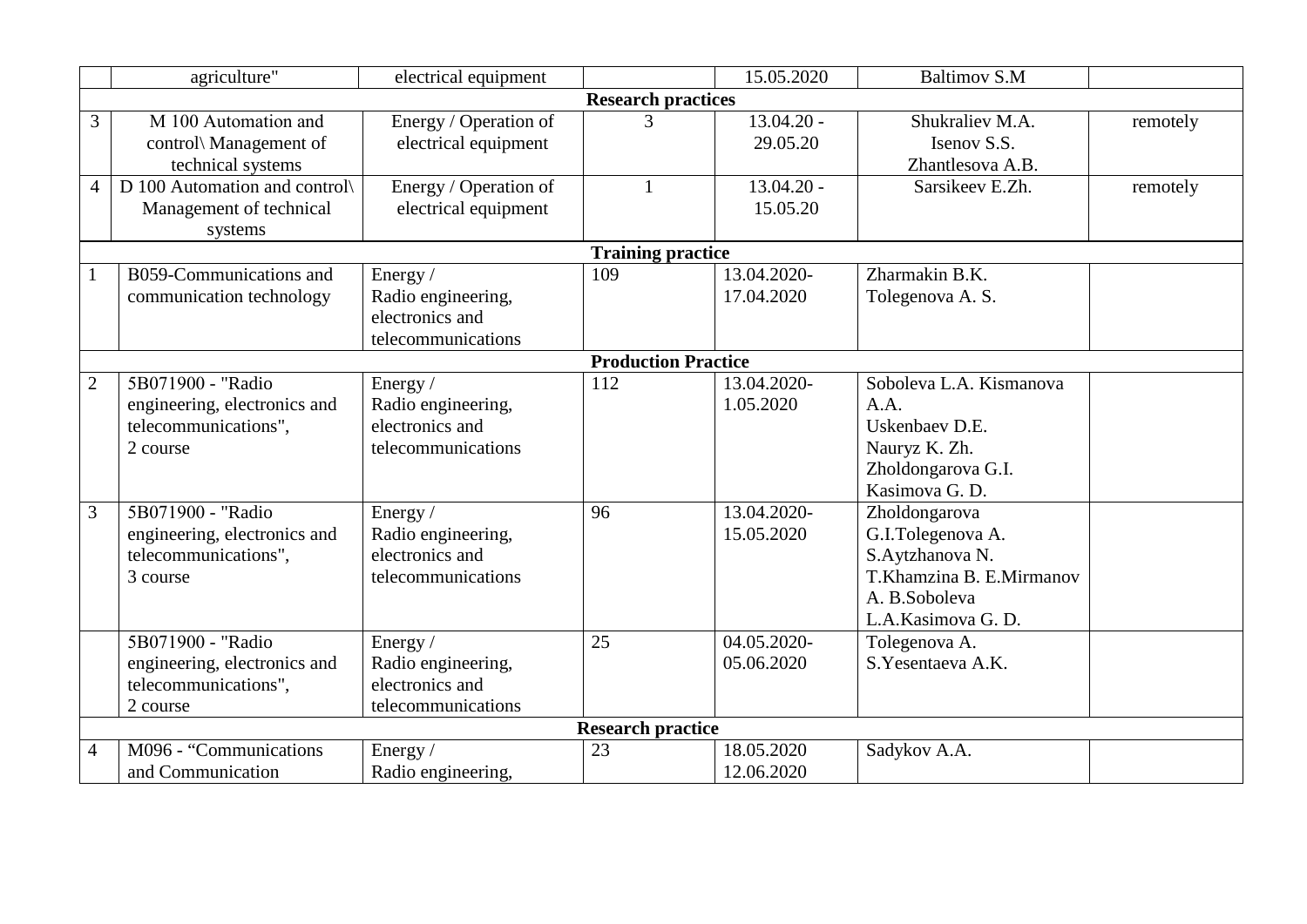| . .<br>ourse<br>chno.<br>.01 <sup>2</sup><br>) 1 (<br>$\cdot$ | ≒and<br>ete<br>ectronic |  |  |
|---------------------------------------------------------------|-------------------------|--|--|
|                                                               | าบทาง<br>10r            |  |  |

#### **Schedule of professional practice in training using distance learning technology (DLT) Technical Department**

| N <sub>0</sub> | Name of areas of    | Faculty/department       | Number of                   | Deadline      | Responsible for the practice | <b>Note</b>              |
|----------------|---------------------|--------------------------|-----------------------------|---------------|------------------------------|--------------------------|
|                | training $/EP$      |                          | students                    |               | <b>Full Name</b>             |                          |
|                |                     |                          | <b>Educational practice</b> |               |                              |                          |
|                | 6B071 Engineering / | Technical/TTT            | 80                          | 6.04-12.06.20 | Sarsenkyzy A.                | $\overline{\phantom{a}}$ |
|                | <b>TT</b>           |                          |                             |               | Aruov B.                     |                          |
|                |                     |                          |                             |               |                              |                          |
|                | 6B113 Transport     | Technical/TTT            | 57                          | 6.04-12.06.20 | Konkybayeva A.N              |                          |
|                | services / OTT      |                          |                             |               | Baiguzhina G.N               |                          |
|                |                     |                          | <b>Production practice</b>  |               |                              |                          |
|                | 6B071 Engineering   | Technical/TTT            | 170                         | 6.04-12.06.20 | Aruov B.                     |                          |
|                | /TT                 |                          |                             |               | Zhandarbekova A.M.           |                          |
|                |                     |                          |                             |               | Abdrakhmanov A.B.            |                          |
|                |                     |                          |                             |               | Sarsenovna A.                |                          |
|                |                     |                          |                             |               | Baiguzhina G.N.              |                          |
|                |                     |                          |                             |               | Zabieva A.B                  |                          |
|                |                     |                          |                             |               | Konkybayeva A.N.             |                          |
|                | 6B113 Transport     | Technical/TTT            | 100                         | 6.04-12.06.20 | Khlynov V.N.                 |                          |
|                | services / OTT      |                          |                             |               | Gaar                         |                          |
|                |                     |                          |                             |               | Baiguzhina G.N.              |                          |
|                |                     |                          |                             |               | Zhandarbekova A.M.           |                          |
|                |                     |                          |                             |               | Zabieva A.B.                 |                          |
|                |                     |                          |                             |               | Konkybayeva A.N.             |                          |
|                |                     |                          |                             |               |                              |                          |
|                |                     | <b>Training practice</b> |                             |               |                              |                          |
|                | 6B071 Engineering   | Technical/TTT            | 77                          | 6.04-17.04.20 |                              | $\overline{\phantom{a}}$ |
|                | /TT                 |                          |                             |               | Aruov B                      |                          |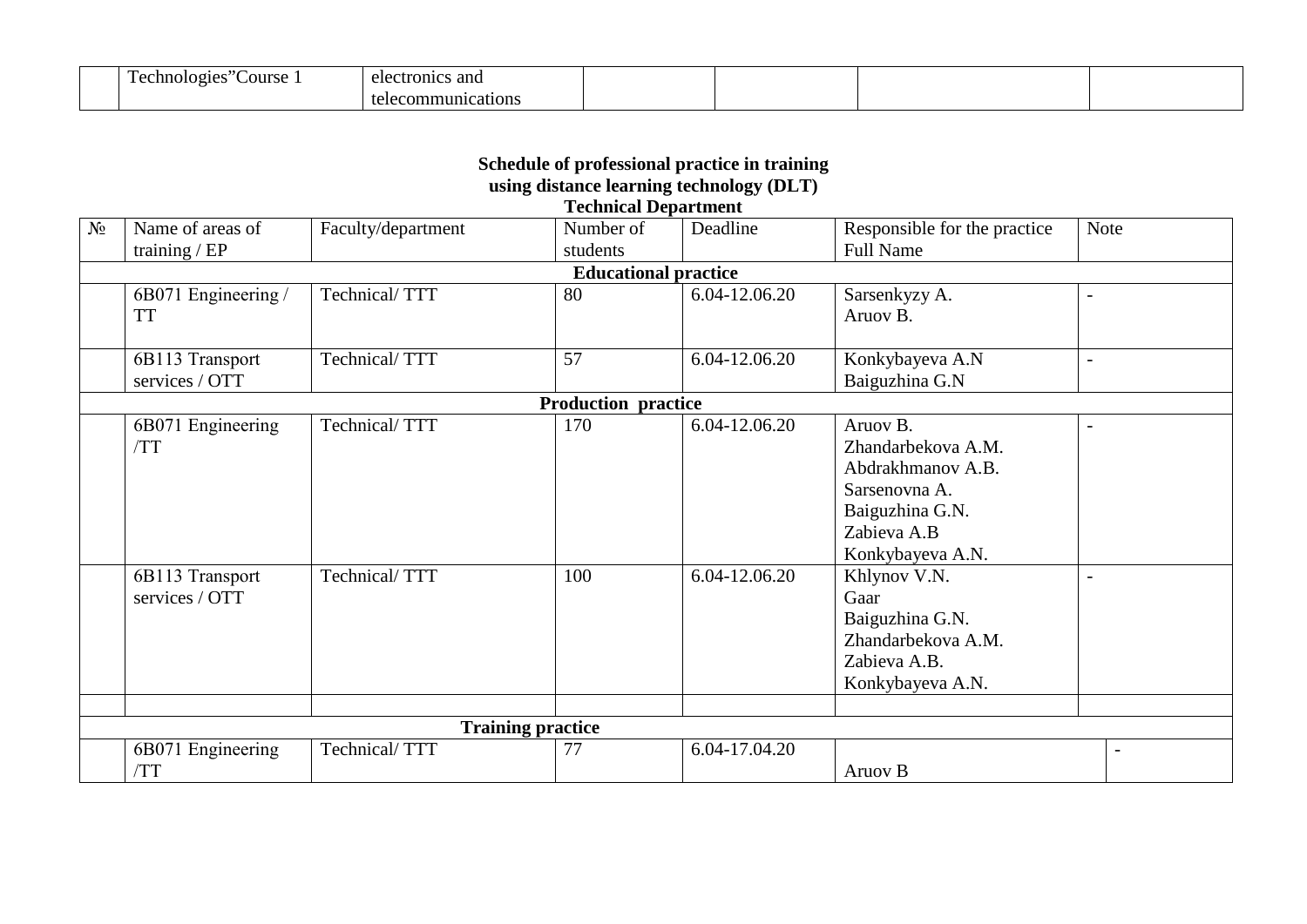|                | 6B113 Transport<br>services / OTT                | Technical/TTT | 54                          | 6.04-17.04.20                                                                                                              | Kostyuchenkova O.N.<br>Khlynov V.N.<br>Shontaev D.S.<br>Ibildaev B.K.<br>Karbaev N.K.<br>Zhandarbekova A.M.<br>Kalenov G.K.<br>Kostyuchenkova O.N.<br>Mukhametzhanova A.V.<br>Rossylnaya R.V.<br>Sarsenovna A.<br>Khlynov V.N.<br>Tulendiev E.E.<br>Zabieva A.B. | $\overline{a}$           |
|----------------|--------------------------------------------------|---------------|-----------------------------|----------------------------------------------------------------------------------------------------------------------------|------------------------------------------------------------------------------------------------------------------------------------------------------------------------------------------------------------------------------------------------------------------|--------------------------|
|                |                                                  |               | <b>Educational practice</b> |                                                                                                                            |                                                                                                                                                                                                                                                                  |                          |
| 1              | 6B087 Agricultural<br>engineering                | Technical/ATT | 85                          | In connection<br>with driving on<br>tractors, carried<br>from July to<br>September:<br>from September 7<br>to September 19 | Mamedalieva G.A.<br>Askarov N.K.<br>Alaidarova A.M.                                                                                                                                                                                                              | $\overline{\phantom{0}}$ |
| $\overline{2}$ | 6B064 Technological<br>machines and<br>equipment | Technical/ATT | 150                         | In connection<br>with driving on<br>tractors, carried<br>from July to<br>September:<br>from September 7<br>to September 19 | Valodya K.<br>Prikhodko A.E.<br>Rustembaev A.B.<br>Kairzhanova Zh.S.<br>Tolegenov T.K.                                                                                                                                                                           |                          |
|                |                                                  |               | Production practice         |                                                                                                                            |                                                                                                                                                                                                                                                                  |                          |
|                | 5B080600 -<br>Agricultural                       | Technical/ATT | 2 course - 89               | from $11.05.20$ . to<br>12.06.20.                                                                                          | Kaspakov E.Zh.<br>Rustembaev A.B.                                                                                                                                                                                                                                |                          |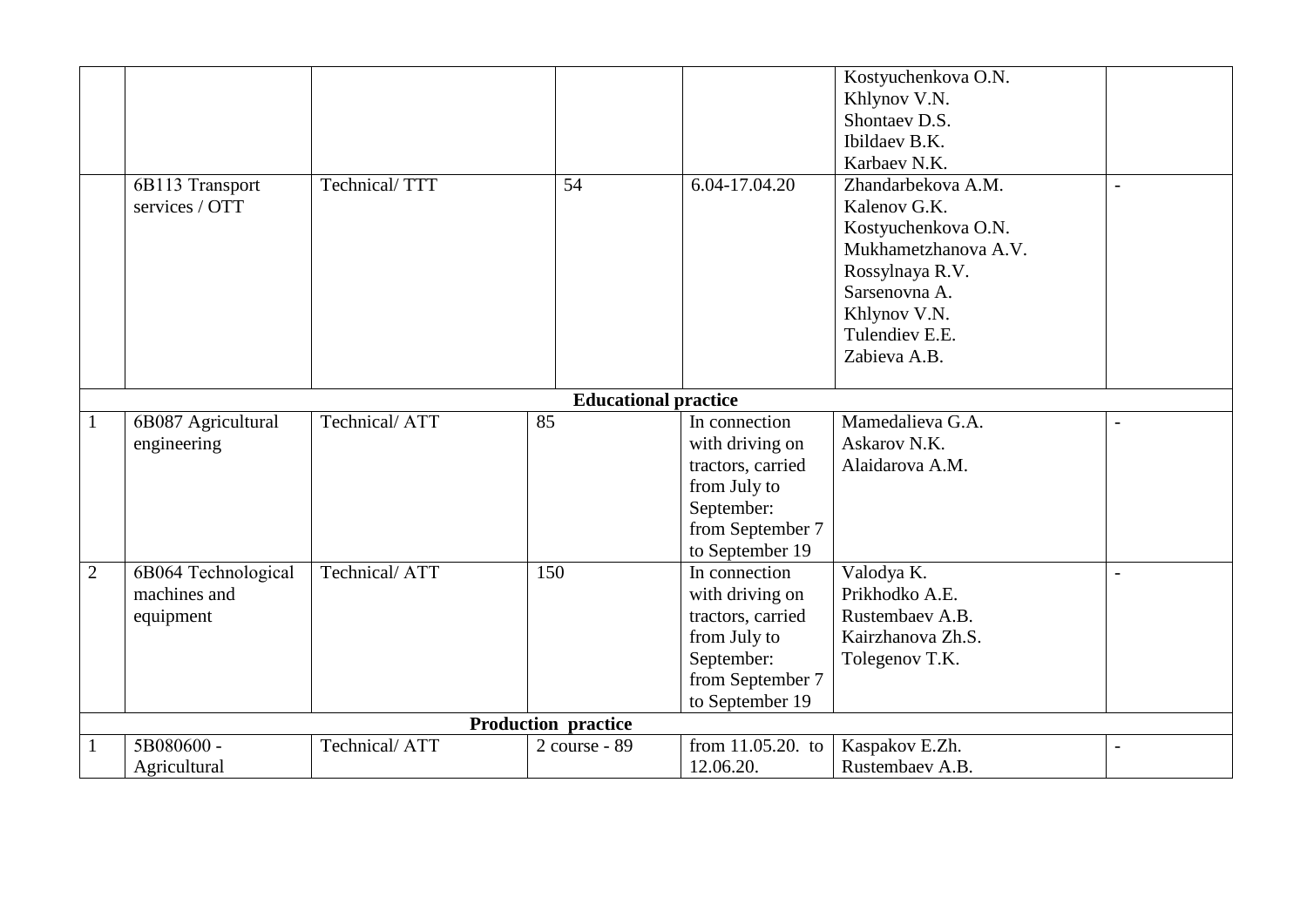|                | machinery and                  |               |     |               |                             |             |                | Akylbaeva A.K.            |                          |  |
|----------------|--------------------------------|---------------|-----|---------------|-----------------------------|-------------|----------------|---------------------------|--------------------------|--|
|                | technology                     |               |     |               |                             |             |                | Skachkov F.M.             |                          |  |
| $\overline{2}$ | 5B080600-                      | Technical/ATT |     | 3 course - 92 |                             |             | from 18.05.20. | Chernyavsky A.I.          | $\overline{a}$           |  |
|                | Agricultural                   |               |     |               |                             | to12.06.20. |                | Alaidarova A.M.           |                          |  |
|                | machinery and                  |               |     |               |                             |             |                | Mamedalieva G.A.          |                          |  |
|                | technology                     |               |     |               |                             |             |                | Valodya K.                |                          |  |
|                | 6B071 "Mechanical              | Technical/TME |     | 207           |                             |             | 25.05.-19.06   | Mukasheva N.A.            | $\blacksquare$           |  |
|                | engineering "/                 |               |     |               |                             |             |                | Erzhanova A.E.            |                          |  |
|                | "Technological<br>machines and |               |     |               |                             |             |                | Rasol A.                  |                          |  |
|                | equipment"                     |               |     |               |                             |             |                | Berdimuratova D.I.        |                          |  |
|                |                                |               |     |               |                             |             |                | Akhmetov K.T.             |                          |  |
|                |                                |               |     |               |                             |             |                | Mitrofanova E.A.          |                          |  |
|                |                                |               |     |               |                             |             |                | Kardybay S.               |                          |  |
|                |                                |               |     |               |                             |             |                | Abdygapar D.V.            |                          |  |
|                |                                |               |     |               | <b>Pedagogical practice</b> |             |                |                           |                          |  |
|                | 8D07105 Engineering            | Technical/TME |     | 1             |                             | 06.04-12.06 |                | 1. Aduov Mubarak Aduovich | $\overline{\phantom{a}}$ |  |
|                | //Mechanical                   |               |     |               |                             |             |                |                           |                          |  |
|                | engineering                    |               |     |               |                             |             |                |                           |                          |  |
|                | Manufacturing practice         |               |     |               |                             |             |                |                           |                          |  |
|                |                                |               |     |               |                             |             |                |                           |                          |  |
|                | 5B072400                       | Technical/TME | 165 |               | 18.05.-19.06                |             |                | Tulbaev A.A.              |                          |  |
|                | "Technological                 |               |     |               |                             |             |                | Mukasheva N.A.            |                          |  |
|                | machines and                   |               |     |               |                             |             |                |                           |                          |  |
|                | equipment"                     |               |     |               |                             |             |                | Shaikhslam A.             |                          |  |
|                |                                |               |     |               |                             |             |                | Erzhanova A.E.            |                          |  |
|                |                                |               |     |               |                             |             |                | Smailova B.M.             |                          |  |
|                |                                |               |     |               |                             |             |                | Shezhau K.                |                          |  |
|                |                                |               |     |               |                             |             |                |                           |                          |  |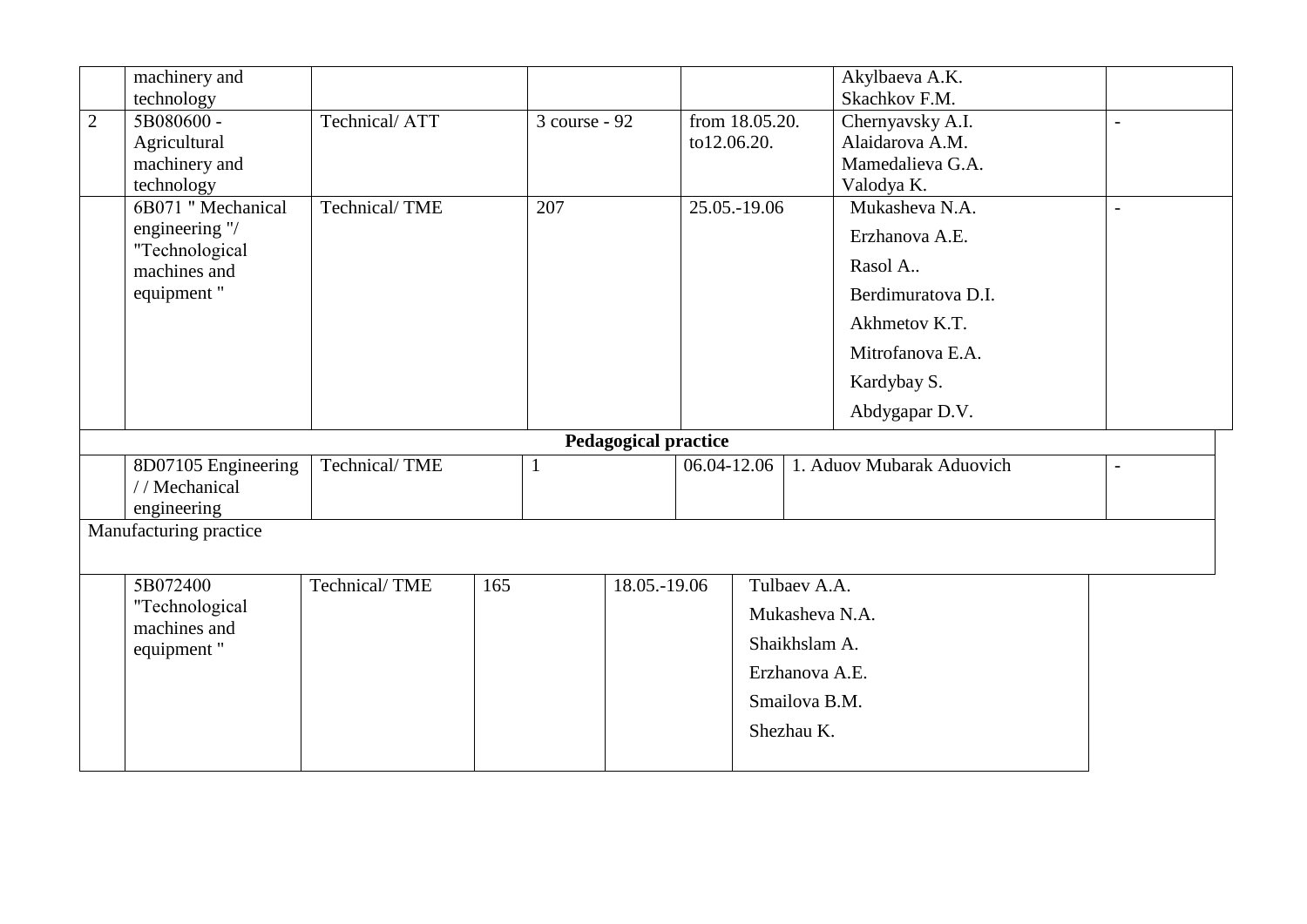| 5B072400       | Technical/TME | 133 | 11.05.-19.06             | Zhalkenova S.T.                       |  |
|----------------|---------------|-----|--------------------------|---------------------------------------|--|
| "Technological |               |     |                          | Bolatova A.B.                         |  |
| machines and   |               |     |                          | Abraev S.A.                           |  |
| equipment"     |               |     |                          | Abdygapar D.V.                        |  |
|                |               |     |                          | Akhmetov K.T.                         |  |
|                |               |     |                          | Kardybay S.                           |  |
|                |               |     | <b>Training practice</b> |                                       |  |
| 5B072400       | Technical/TME | 181 | 20.04.-01.05             | 1. Kokaeva Gulnara Aitikenovna        |  |
| Technological  |               |     |                          | 2. Igbaev Tasbulat Monbolovich        |  |
| machines and   |               |     |                          | 3. Mendalieva Saule Ilinishna         |  |
| equipment      |               |     |                          | 4. Smailova Bakhytgul Merzoyanovna    |  |
|                |               |     |                          | 5. Kovalchuk Irina Alexandrovna       |  |
|                |               |     |                          | 6. Tulegenova Anara Sametovna         |  |
|                |               |     |                          | 7. Magavin Sabit Shamilevich          |  |
|                |               |     |                          | 8. Alijan Almas                       |  |
|                |               |     |                          | 9. Kosatbekova Dinara Shadiyarbekovna |  |
|                |               |     |                          | 10. Babchenko Lev Andreevich          |  |
|                |               |     |                          | 11. Askarova Anipa Aidarkyzy          |  |
|                |               |     |                          | 12. Suleimen Ermek Beisekuly          |  |
|                |               |     |                          | 13. Serik Abraev                      |  |
|                |               |     |                          | 14. Alkeev Kuralbay Nuskabayevich     |  |
|                |               |     |                          | 15. Khan Valery Anatolyevich          |  |
|                |               |     |                          | 16. Bolatova Ainash Bolatovna         |  |
|                |               |     |                          | 17. Tolbayev Abdykerim Abeuuly        |  |
|                |               |     |                          | 18. Kubentaeva Gulmira Kusainovna     |  |
|                |               |     |                          | 19. Shezhau Kadylet                   |  |
|                |               |     |                          | 20. Shaikhyslam Amanbek               |  |
|                |               |     |                          | 21. Kardasinov Sayat Mamyrbaevich     |  |
|                |               |     |                          | 22. Kakimov Ulan Kadyrkhanuly         |  |
|                |               |     |                          | 23. Akhmetov Yerzhan Sovetovich       |  |
|                |               |     |                          | 24. Tokushev Masgut Khairzhanovich    |  |
|                |               |     |                          | 25. Mitrofanova Elena Anatolyevna     |  |
|                |               |     |                          | 26. Gorbunov Boris Nikolaevich        |  |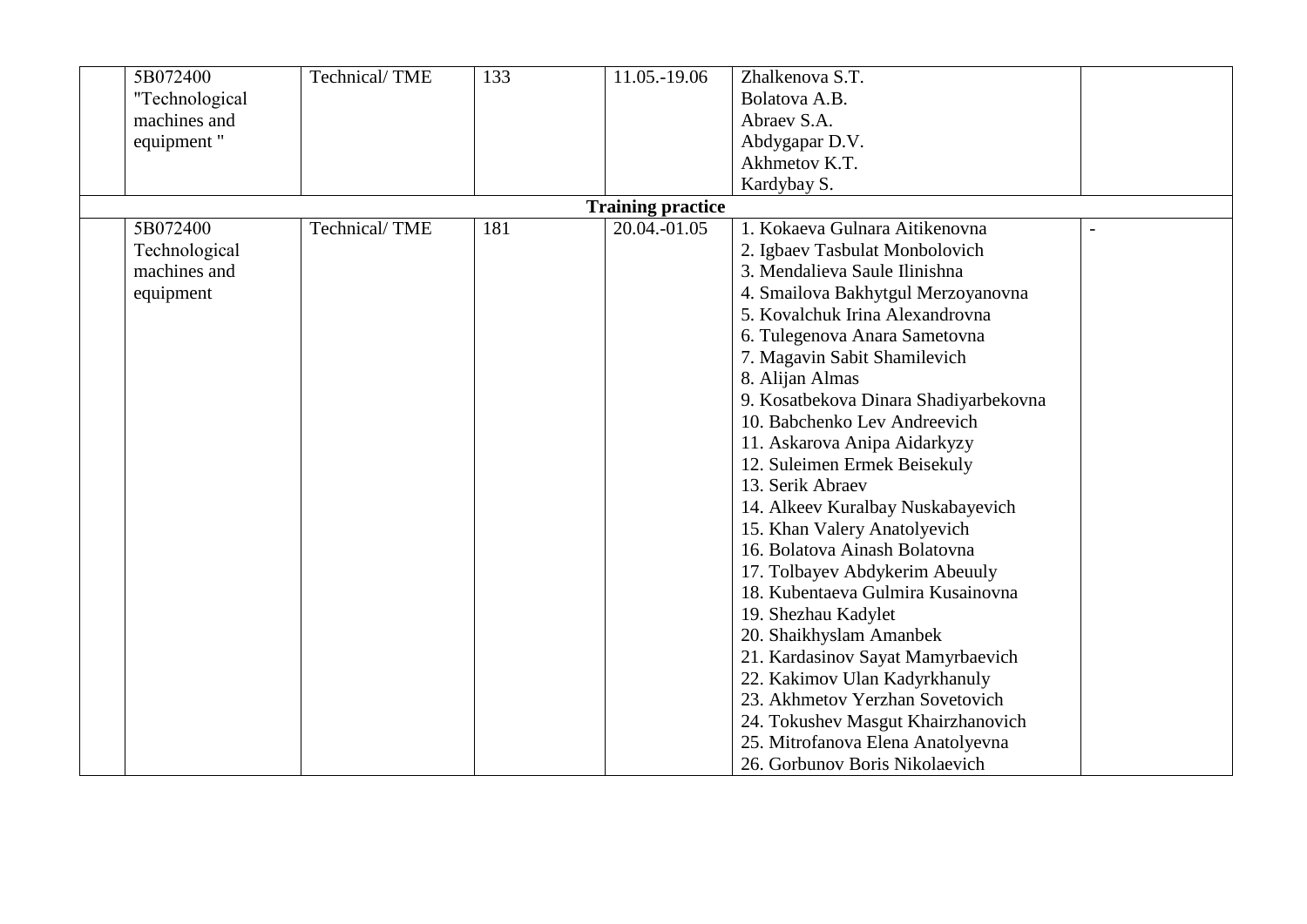| 27. Baishugulova Shyryn Kadrmendenovna                                             |                                |                |                |                                                                                                                                                                                                                                                                                                                                                                                                                                                                                      |  |  |  |
|------------------------------------------------------------------------------------|--------------------------------|----------------|----------------|--------------------------------------------------------------------------------------------------------------------------------------------------------------------------------------------------------------------------------------------------------------------------------------------------------------------------------------------------------------------------------------------------------------------------------------------------------------------------------------|--|--|--|
|                                                                                    | 28. Zhalkenova Sara Tazhetovna |                |                |                                                                                                                                                                                                                                                                                                                                                                                                                                                                                      |  |  |  |
| <b>Research practice</b>                                                           |                                |                |                |                                                                                                                                                                                                                                                                                                                                                                                                                                                                                      |  |  |  |
| 8D071<br>Engineering //<br>Technological<br>machines and<br>equipment              | Technical/TME                  | $\overline{2}$ | 06.04-12.06    | 1. Askarova Anipa Aidarkyzy                                                                                                                                                                                                                                                                                                                                                                                                                                                          |  |  |  |
| 7M07106<br>Engineering //<br>Mechanical<br>engineering                             | Technical/TME                  | 37             | 06.04-12.06    | 1. Abulkhairov Darmen Karataevich<br>2. Adzhanov Aitugan Uvlosovich<br>3. Askarova Anipa Aidarkyzy<br>4. Alkeev Kuralbay Nuskabaiuly<br>5. Babchenko Lev Andreevich<br>6. Zhalkenova Sara Tazhetovna<br>7. Igbaev Tasbulat Monbolovich<br>8. Kakimov Ulan Kadyrkhanuly<br>9. Kardasinov Sayat Mamyrbaevich<br>10. Grishin Aleksandr Nikolaevich<br>11. Magavin Sabit Shamilevich<br>12. Mendalieva Saule Ilinishna<br>13. Tolbayev Abdykerim Abeuuly<br>14. Suleimen Ermek Beisekuly |  |  |  |
| 7M07106<br>Engineering /<br>6M072400<br>Technological<br>machines and<br>equipment | Technical/TME                  | 14             | 30.04-08.05    | 1. Grishin Aleksandr Nikolaevich<br>2. Magavin Sabit Shamilevich<br>3. Userbaev Muratbek Turarbekovich<br>4. Baishugulova Shyryn Kadrmendenovna<br>5. Khan Valery Anatolyevich<br>6. Kanlybaev Orazaly<br>7. Babchenko Lev Andreevich                                                                                                                                                                                                                                                |  |  |  |
| <b>Educational practice</b>                                                        |                                |                |                |                                                                                                                                                                                                                                                                                                                                                                                                                                                                                      |  |  |  |
| 6B07201 «Food                                                                      | Technical / TFPI               | 203            | 01.06-12.06.20 | Kambarov T.A.                                                                                                                                                                                                                                                                                                                                                                                                                                                                        |  |  |  |
| technology»                                                                        |                                |                |                | Akshoraeva G.D.                                                                                                                                                                                                                                                                                                                                                                                                                                                                      |  |  |  |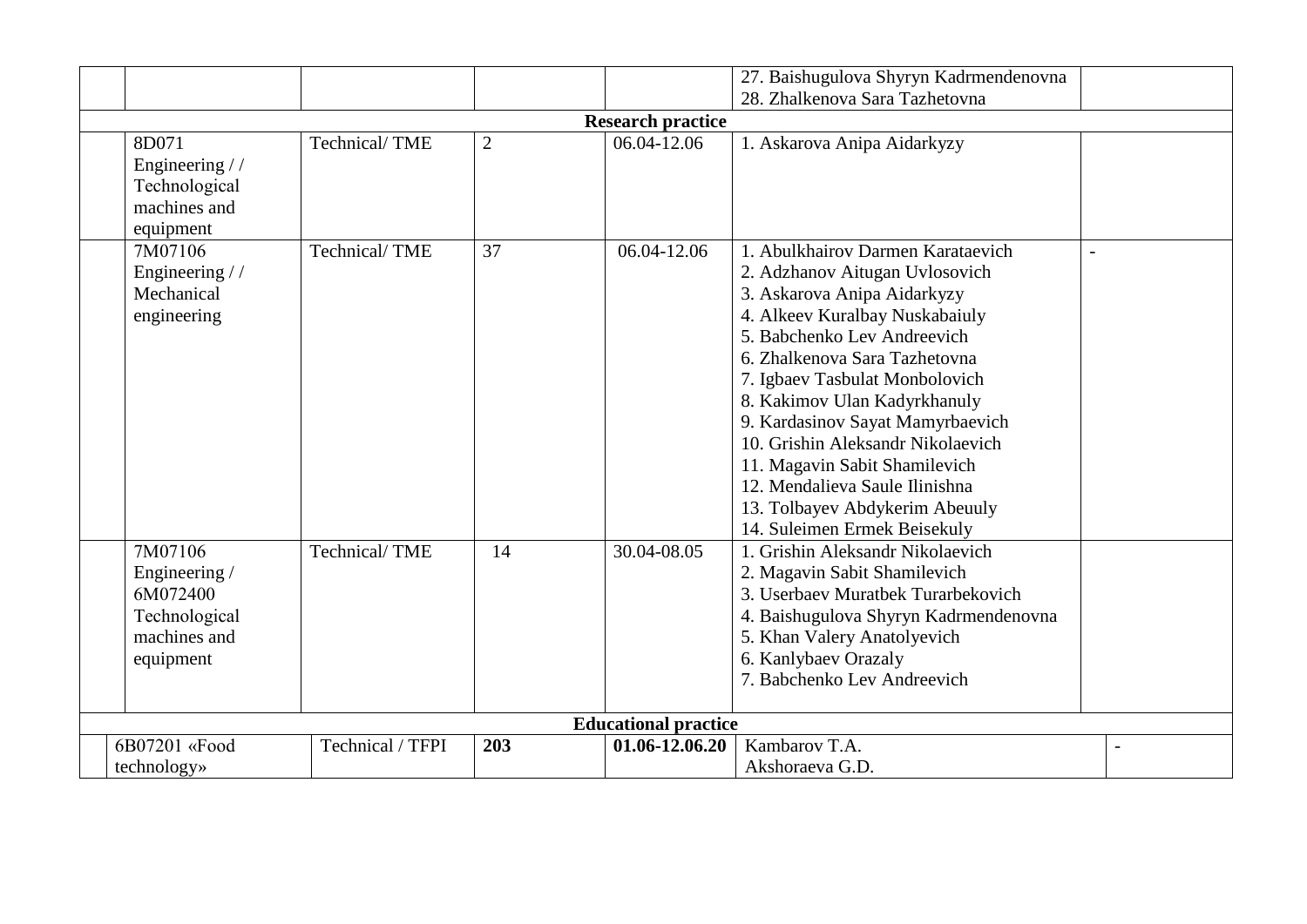|                               |                          |                  |     |                | Kalemshariv B.                            |  |  |  |
|-------------------------------|--------------------------|------------------|-----|----------------|-------------------------------------------|--|--|--|
|                               |                          |                  |     |                | Kozhamsugirov K.M.                        |  |  |  |
| <b>Manufacturing practice</b> |                          |                  |     |                |                                           |  |  |  |
|                               | 5B072800 «Technology     | Technical / TFPI | 209 | 6.04-12.06.20  | Ermekbaev S.B. Iskakov B.M. Kambarov T.A. |  |  |  |
|                               | of processing plants»    |                  |     |                | Somova L.M. Akshoraeva G.D. Arynbaeva     |  |  |  |
|                               | and 5B072700             |                  |     |                | M.Zh. Abilova M.B. Kalemshariv B.         |  |  |  |
|                               | «Technology of food      |                  |     |                | Zhaskayrat Sh.Zh. Abdugamitova A.E.       |  |  |  |
|                               | products»                |                  |     |                | Igenbaev A.K. Rzayev B.T. Kozhamsugirov   |  |  |  |
|                               |                          |                  |     |                | K.M. Akhmetzhanova A.T.                   |  |  |  |
|                               | 5B072800 «Technology     | Technical / TFPI | 91  | 6.04-24.04.20  | Ermekbaev S.B. Somova L.M.                |  |  |  |
|                               | of processing plants»    |                  |     |                | Kundyzbaeva N.D. Igenbaev A.K.            |  |  |  |
|                               | and 5B072700             |                  |     |                | Bekbaev K.S. Akhmetova V.Sh.              |  |  |  |
|                               | «Technology of food      |                  |     |                |                                           |  |  |  |
|                               | products»                |                  |     |                |                                           |  |  |  |
|                               | <b>Research practice</b> |                  |     |                |                                           |  |  |  |
|                               | 8D07201 «Food            | Technical / TFPI | 5   | 30.03-05.06.20 | Kakimov M.M. Baitukenova Sh.B.            |  |  |  |
|                               | technology»: March 30    |                  |     |                | Igenbaev A.K. Zhakupova G.N.              |  |  |  |
|                               | to June 05.              |                  |     |                | Serikbaeva A.D.                           |  |  |  |

**Schedule of professional practice in training using distance learning technology (DLT)**

**Computer Systems and Vocational Training faculty**

| $N_2$ | Name of the direction of    | <b>Faculty / Department</b> | Number of            | <b>Deadlines</b> | <b>Responsible for the</b> | <b>Note</b> |  |  |
|-------|-----------------------------|-----------------------------|----------------------|------------------|----------------------------|-------------|--|--|
|       | training / $EP$             |                             | students             |                  | practice                   |             |  |  |
|       | <b>Training Practices</b>   |                             |                      |                  |                            |             |  |  |
|       | Software Engineering        | $05-057-19-03$              | 26                   | 15.06-19.06.2020 | Iskakova G.O.              |             |  |  |
|       | Software Engineering        | 05-057-19-04                | 26                   | 15.06-19.06.2020 | Iskakova G.O.              |             |  |  |
|       | Software Engineering        | $05-057-19-05$              | 23                   | 15.06-19.06.2020 | Iskakova G.O.              |             |  |  |
|       | Software Engineering        | $05-057-19-06$              | 22                   | 15.06-19.06.2020 | Iskakova G.O.              |             |  |  |
|       | Software Engineering        | 09-057-19-07                |                      | 15.06-19.06.2020 | Nurbekova A.H.             |             |  |  |
|       | <b>Pedagogical practice</b> |                             |                      |                  |                            |             |  |  |
|       | Big Data Analytics (PhD)    | 30-094-19-02                | 4 Schedule of        | 18.05-19.06.2020 | Zulpihar Zh.E.             |             |  |  |
|       |                             |                             | professional         |                  |                            |             |  |  |
|       |                             |                             | practice in training |                  |                            |             |  |  |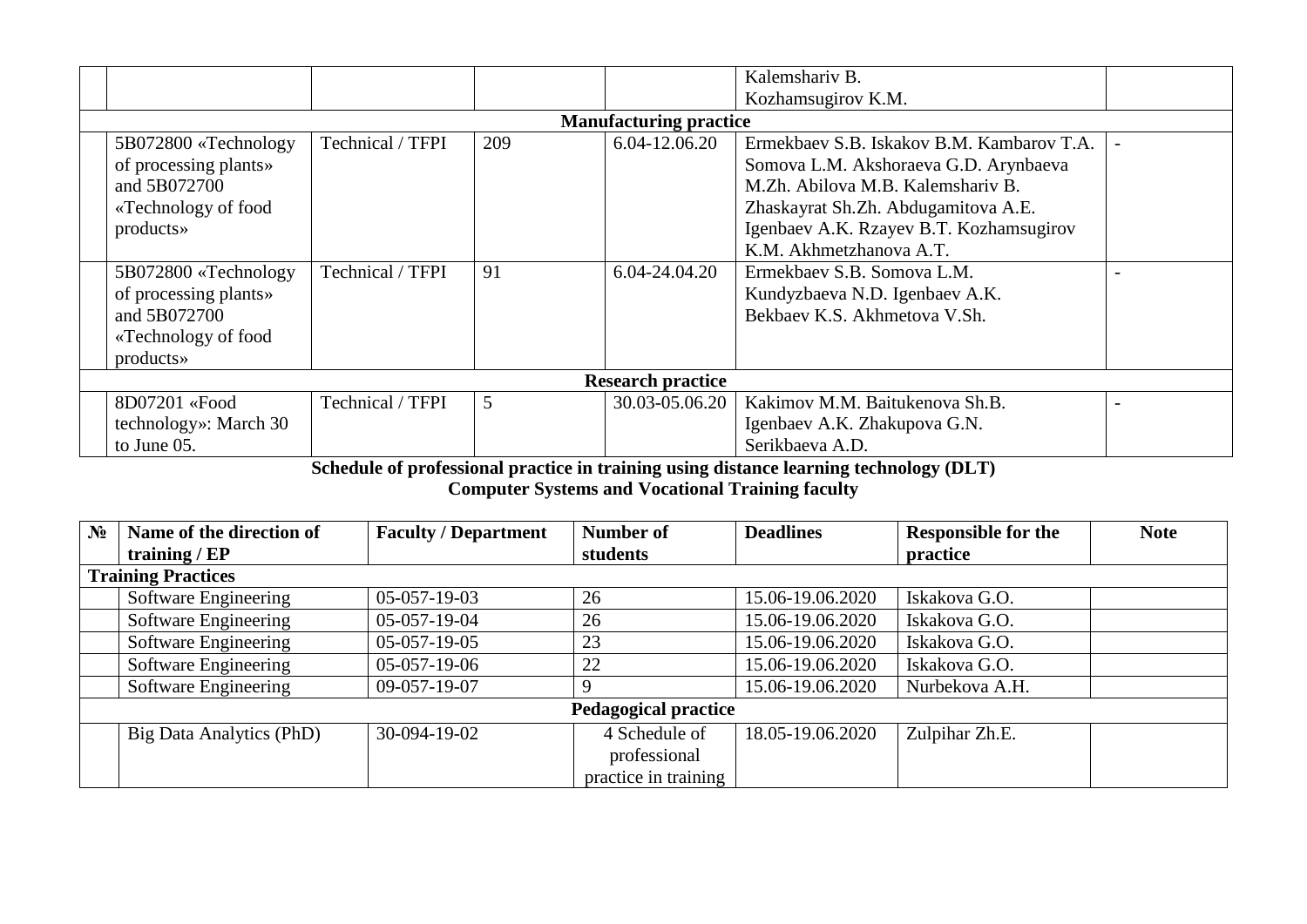|                                                                                                                                |                                                                                    | using distance<br>learning<br>technology (DLT) |                     |                                    |  |  |  |
|--------------------------------------------------------------------------------------------------------------------------------|------------------------------------------------------------------------------------|------------------------------------------------|---------------------|------------------------------------|--|--|--|
|                                                                                                                                |                                                                                    | <b>Production practice</b>                     |                     |                                    |  |  |  |
| Software Engineering                                                                                                           | 05-057-19-13                                                                       | 17                                             | 29.06-31.07.2020    | Nurbekova A.H.                     |  |  |  |
| <b>Information Systems</b>                                                                                                     | 09-703-18-23                                                                       | 6                                              | 06.04-15.05.2020    | Berden Zh. E.                      |  |  |  |
| <b>Information Systems</b>                                                                                                     | 09-703-17-20                                                                       | 3                                              | 06.04-15.05.2020    | Berden Zh. E.                      |  |  |  |
| Pre-graduate internships                                                                                                       |                                                                                    |                                                |                     |                                    |  |  |  |
| <b>Information Systems</b>                                                                                                     | $05 - 703 - 17 - 11$                                                               | 12                                             | 06.04-01.05.2020    | Iskakova G.O.                      |  |  |  |
| <b>Information Systems</b>                                                                                                     | 05-703-16-04                                                                       | $\overline{22}$                                | 06.04-08.05.2020    | Tursinbay N.F.                     |  |  |  |
| <b>Information Systems</b>                                                                                                     | $05 - 703 - 16 - 05$                                                               | 27                                             | 06.04-08.05.2020    | Zhumahanova A.S.                   |  |  |  |
| <b>Information Systems</b>                                                                                                     | $\overline{05}$ -703-16-06                                                         | $\overline{26}$                                | 06.04-08.05.2020    | Zulpihar Zh.E.                     |  |  |  |
|                                                                                                                                |                                                                                    | <b>Training practice</b>                       |                     |                                    |  |  |  |
| Vocational<br>Education<br>"Maintenance,<br>repair<br>and<br>operation of motor vehicles".<br>$05-007-19-01$ ,<br>05-007-19-02 | <b>Computer Systems and</b><br>Vocational Training,<br><b>Vocational Education</b> | 20                                             | 25.05-26.06.20      | Galiev T.T.                        |  |  |  |
| <b>Pedagogical practice</b>                                                                                                    |                                                                                    |                                                |                     |                                    |  |  |  |
| Professional training<br>$05-120-16-01$<br>$05-120-16-02$<br>$05 - 120 - 16 - 03$                                              | <b>Computer Systems</b><br>and Vocational<br>Training, Vocational<br>Education     | 48                                             | 06.04.20.-24.04.20. | Ospanova Sh. K.<br>Umirbekova S.A. |  |  |  |
| <b>Production practice</b>                                                                                                     |                                                                                    |                                                |                     |                                    |  |  |  |
| Professional training<br>$05 - 120 - 17 - 01$<br>$05 - 120 - 17 - 02$                                                          | Computer Systems and<br>Vocational Training,<br><b>Vocational Education</b>        | 25                                             | 06.04.20.-12.06.20. | Umirbekova S.A.                    |  |  |  |
| Professional training<br>$05 - 120 - 17 - 10$                                                                                  | Computer Systems and<br>Vocational Training,<br><b>Vocational Education</b>        | $\overline{2}$                                 | 06.04.20.-15.05.20. | Umirbekova S.A.                    |  |  |  |
| Professional training                                                                                                          | <b>Computer Systems and</b>                                                        | 9                                              | 06.04.20.-12.06.20. | Umirbekova S.A.                    |  |  |  |